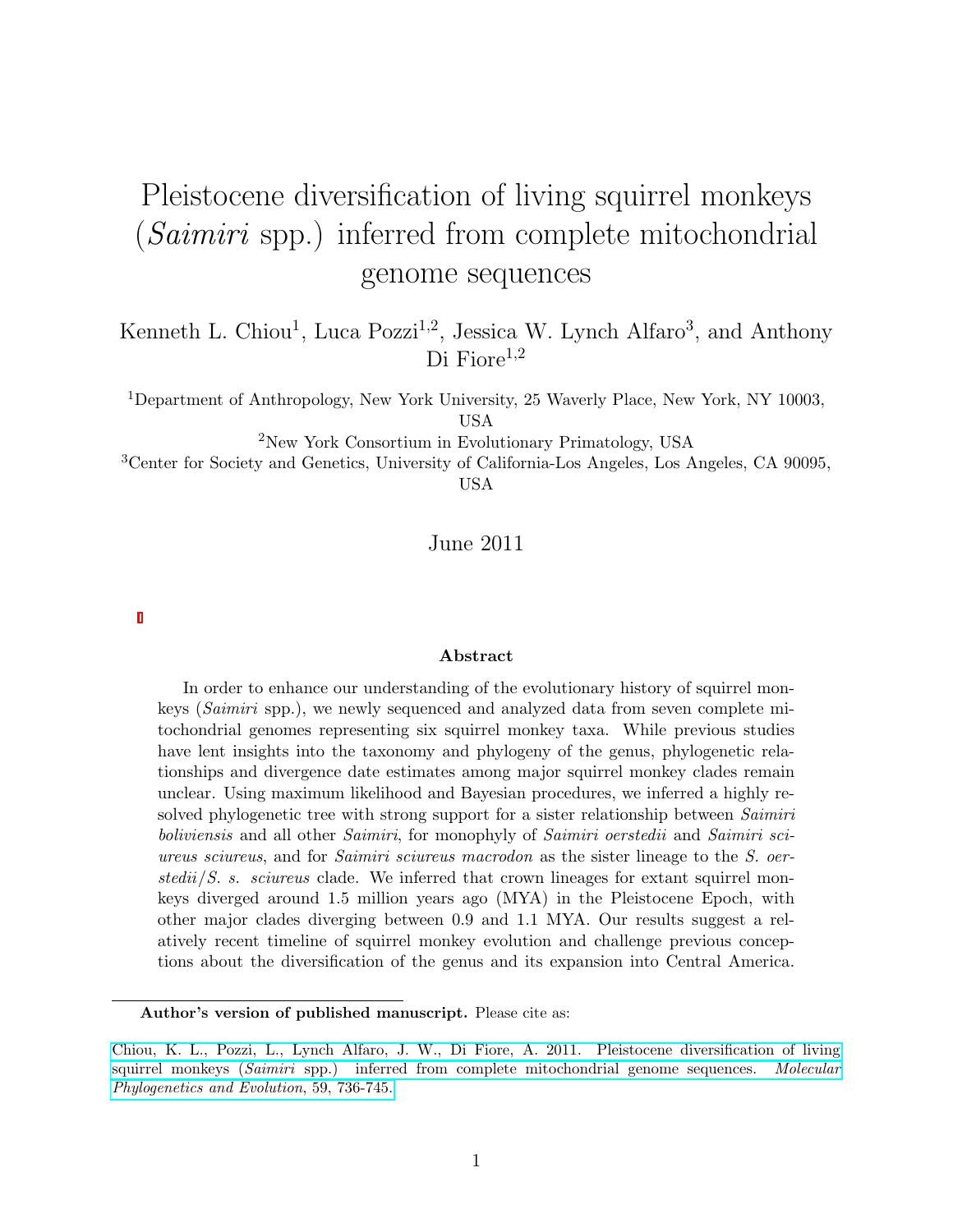# 1 Introduction

Squirrel monkeys (Saimiri spp.) are small, forest-dwelling primates of the New World tropics. In South America, they are a widespread group of New World monkeys (parvorder Platyrrhini), with a wide distribution encompassing most of the Amazon Basin and the Guianas. Central American squirrel monkeys (*Saimiri oerstedii*), by contrast, occupy a narrow and disjunct area along the western edges of Costa Rica and Panama (Fig. 1). All squirrel monkeys live in large multimale-multifemale social groups, with group sizes ranging from 20 to 50 animals. They are versatile in the wild, inhabiting a wide range of forest environments including some disturbed habitats (Boinski, 1987). Squirrel monkeys are flexible omnivores, with diets including insects, fruits, flowers, eggs, and even small vertebrates (Janson and Boinski, 1992). In captivity, their small size and ease of handling have contributed to their status as the most commonly studied platyrrhine in American biomedical research (Williams et al., 2010). Despite this, their intrageneric taxonomy has been contentious, undergoing frequent revision in recent decades (e.g., Hershkovitz, 1984; Thorington, 1985; VandeBerg et al., 1990; Costello et al., 1993; Silva et al., 1993; Boinski and Cropp, 1999; Lavergne et al., 2010).

Despite forming distinct geographic variants based on a wide array of morphological, molecular, and behavioral traits (Boinski and Cropp, 1999), the distribution of physical variation along continuous gradients (e.g., Thorington, 1985) and the apparent ability of distinct forms to hybridize in both captivity (Fogle, 1990; Schreiber et al., 1998; Lavergne et al., 2003) and the wild (Thorington, 1985; Silva et al., 1992, 1993; Costello et al., 1993) have complicated the study of squirrel monkey systematics. Different studies have recognized from one to seven species and up to seventeen subspecies of Saimiri (Costello et al., 1993). Of these, Hershkovitz's (1984) classification has received the most attention in the literature and has largely been upheld by molecular and genetic evidence (VandeBerg et al., 1990; Boinski and Cropp, 1999; Lavergne et al., 2010; but see Silva et al., 1993). Under Hershkovitz's taxonomy, nine taxa including four species (Saimiri sciureus, Saimiri boliviensis, Saimiri ustus, and Saimiri oerstedii) and eight subspecies are recognized (Fig. 1).

Genetic studies have helped elucidate phylogenetic relationships among squirrel monkey populations (Boinski and Cropp, 1999; Cropp and Boinski, 2000; Lavergne et al., 2010), supporting a sister relationship between the two subspecies of  $S$ . boliviensis (Saimiri boliviensis boliviensis and Saimiri boliviensis peruviensis) and another between Guianan S. sciureus (Saimiri sciureus sciureus) and the two subspecies of S. oerstedii (Saimiri oerstedii oerstedii and Saimiri oerstedii citrinellus). In a recent analysis of mitochondrial cytochrome b sequences, Lavergne et al. (2010) identified a third clade comprising the three western Amazonian subspecies of S. sciureus (Saimiri sciureus macrodon, Saimiri sciureus cassiquiarensis, and Saimiri sciureus albigena) and a fourth clade comprising S. ustus and Saimiri sciureus collinsi, a subspecies of S. sciureus not included in Hershkovitz's (1984) classification. In their study, however, relationships among the four major clades could not be conclusively resolved.

As with all platyrrhines, the squirrel monkey paleontological record is entirely absent from the Late Miocene to the terminal Pleistocene. Among South American fossil fauna, the Middle Miocene genus Neosaimiri from La Venta, Colombia, dated to 12.1-12.5 MYA (Hartwig and Meldrum, 2002), has been most closely and consistently linked with extant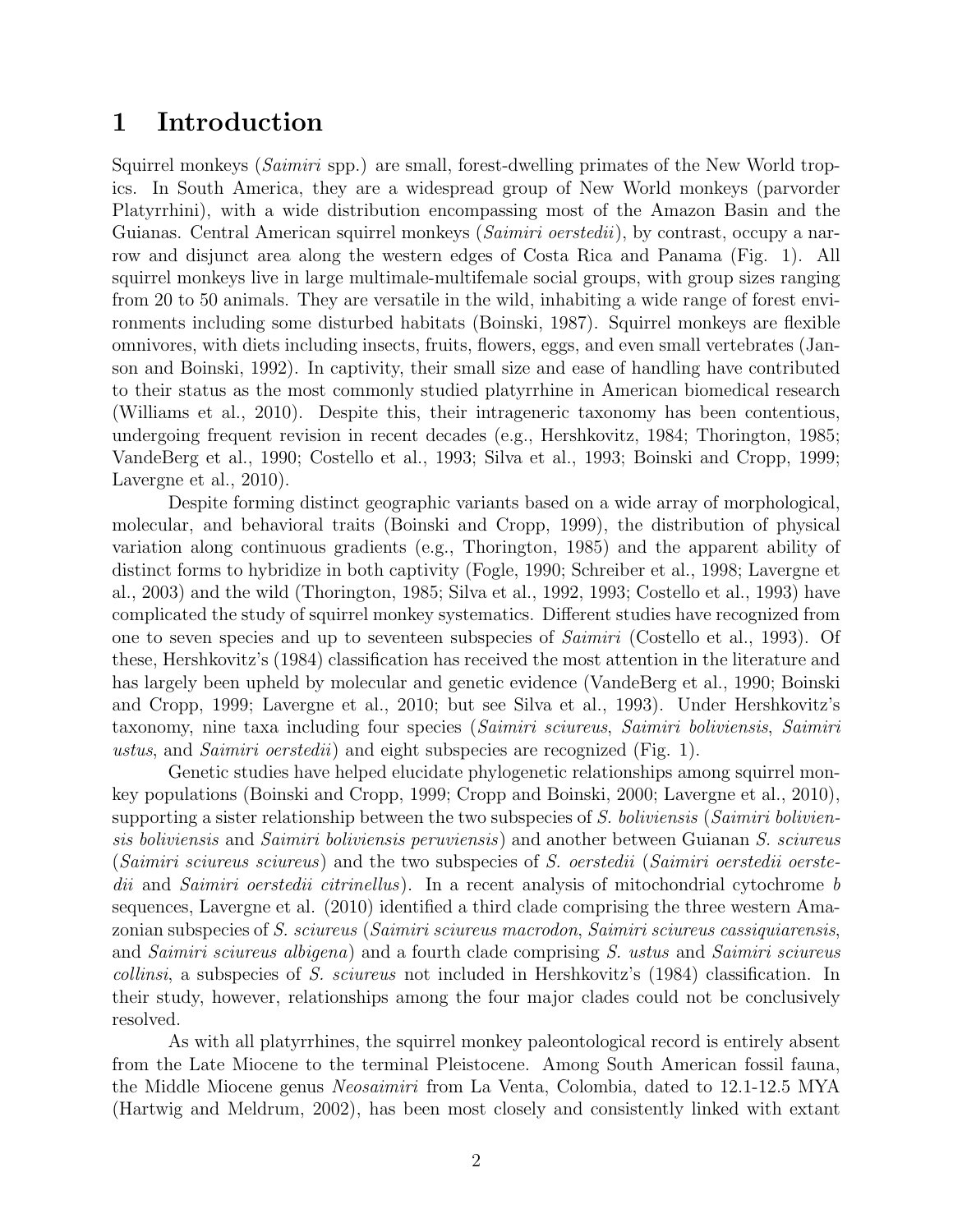

Figure 1: Geographic distribution of four species and eight subspecies of Saimiri based on the taxonomy of Hershkovitz (1984).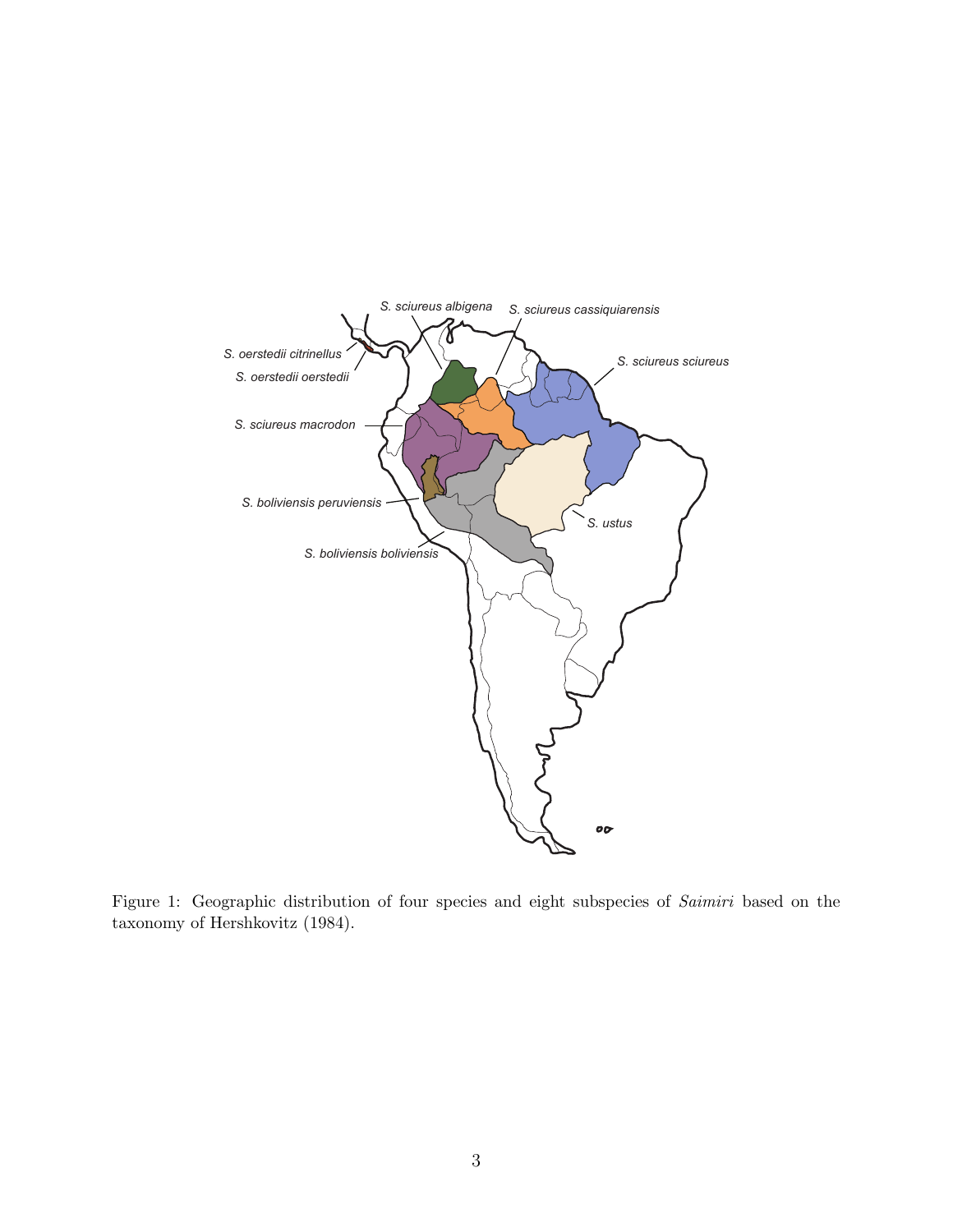Saimiri based on similarities in dental (Stirton, 1951; Hershkovitz, 1970; Rosenberger et al., 1991; Takai, 1994) and postcranial morphology (Nakatsukasa et al., 1997). The Early Miocene fossil Dolichocebus from Gaiman, Argentina, dated to over 20.5 MYA (Fleagle and Tejedor, 2002), has also been linked to *Saimiri* based on similarities in cranial morphology (Rosenberger, 1979). With a time depth of over 20 million years, the three-genus evolutionary sequence of Dolichocebus-Neosaimiri-Saimiri has been suggested as one of the longest anagenetic lineages known from the primate fossil record (Delson and Rosenberger, 1984), although this idea has been met with controversy (Kay et al., 2008; Hodgson et al., 2009; but see Rosenberger, 2010).

In the absence of fossil data, molecular phylogenies offer the opportunity to evaluate the tempo and mode of speciation in extant taxa (Moritz et al., 2000). A number of nonexclusive hypotheses have been proposed to explain the origins of species richness in the Neotropics. Of these, the refuge hypothesis (Haffer, 1969) has been most widely discussed. Under the refuge model, past climatic changes caused rainforests to contract to isolated refuge zones separated by dry forest and savanna environments, creating favorable conditions for speciation. Attention on the refugia model has largely focused on the most recent glacial cycles in the Pleistocene. Molecular studies, however, suggest that most speciation events in tropical rainforest birds, mammals, lizards, frogs, and salamanders predate the Pleistocene (Moritz et al., 2000). For pre-Quaternary speciation events in both Neotropical fauna and flora, attention has focused on the role of geological events such as the Andean orogeny and the completion of the Isthmus of Panama (Colinvaux and De Oliveira, 2001; Nores, 2004; Rull, 2006, 2008; Hoorn et al., 2010).

The Andean orogeny played a critical role in determining which South American taxa migrated into Central America following the completion of the Isthmus of Panama. Based on present distributions, precursors of Central American howler monkeys, spider monkeys, owl monkeys, capuchin monkeys, and tamarins may have been isolated from ancestral South American populations by the Cordillera Oriental in Colombia and Venezuela around 8-10 MYA; therefore, these were the taxa available to migrate following the completion of the Isthmus (Ford, 2006). Genetic studies of spider monkeys (Collins and Dubach, 2000) and howler monkeys (Cortés-Ortiz et al., 2003) are congruent with these observations and suggest that both were relatively early participants in migrations into Central America. A recent cytochrome b analysis of capuchin monkey phylogeography, in contrast, puts the capuchin radiation into Central America much later, at ∼1.9 MYA (range 1-3 MYA) (Lynch Alfaro et al., accepted for pubication). Notably, squirrel monkeys are absent in northwestern Colombia yet present along the western edges of Costa Rica and Panama. Hershkovitz (1969, 1984) suggested that pre-Columbian human traders might have been responsible for introducing squirrel monkeys  $(S.$  oerstedii) to Central America, accounting for their peculiar distribution and habituation to human presence. Based on nuclear and mitochondrial divergences predating the arrival of humans in the Americas (Cropp and Boinski, 2000), however, Ford (2006) posited that ancestors of S. oerstedii were indeed present in northwestern Colombia around the late Miocene or Pliocene and participated in the earliest migrations into Central America around 3.0-3.5 MYA.

In this study, we reevaluate the phylogeny and historical biogeography of squirrel monkeys using newly determined complete mitochondrial genome sequences. Because appropriate choice of calibration points is one of the most critical factors for estimating divergence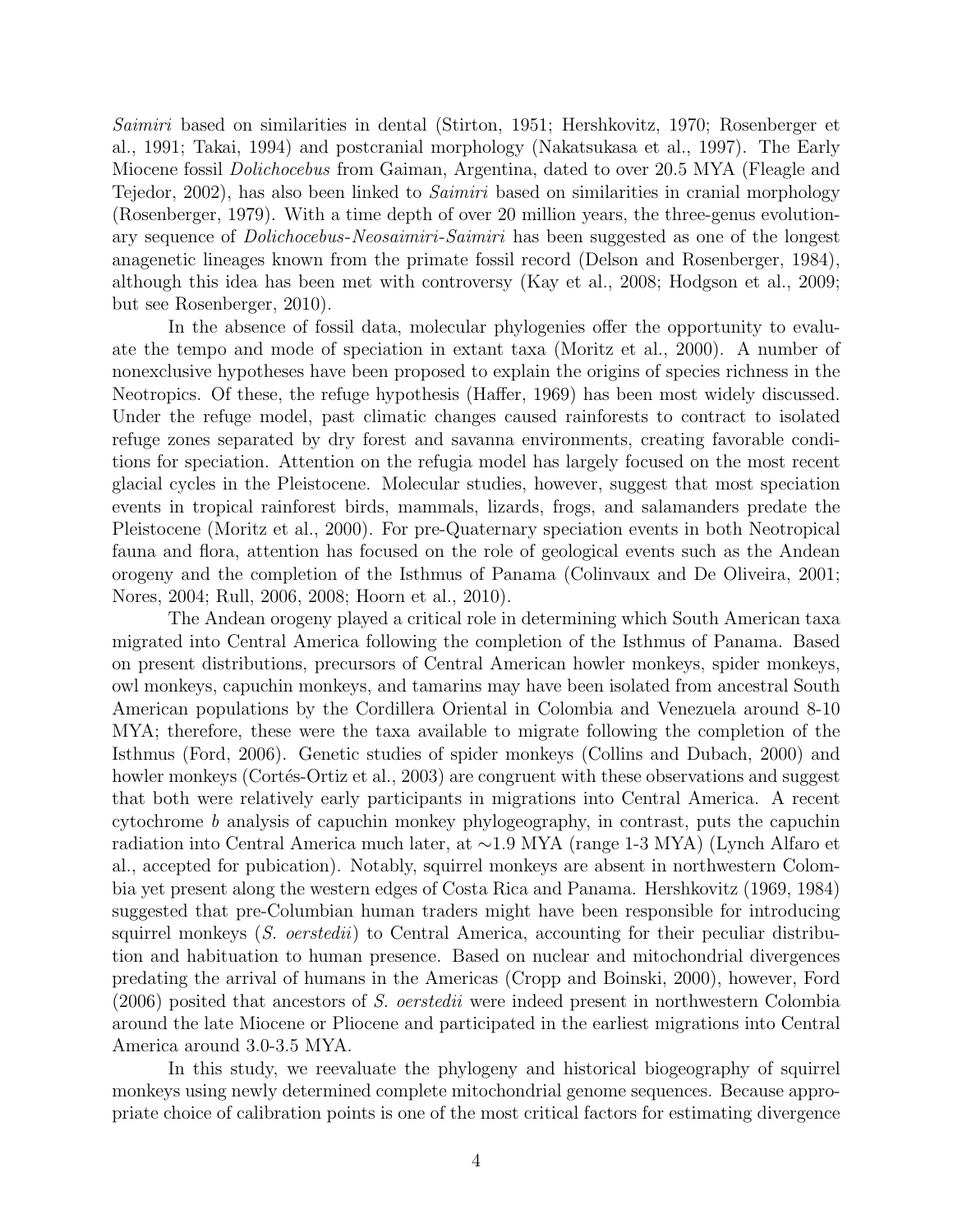#### Table 1: Subjects sampled in this study

| Taxon and identifier                                                                                                                        | ΙD             | Sample type | Locality                               | Source <sup>a</sup> |
|---------------------------------------------------------------------------------------------------------------------------------------------|----------------|-------------|----------------------------------------|---------------------|
| <i>S. sciureus macrodon</i>                                                                                                                 | 391            | Tissue      | Tiputini Biodiversity Station, Ecuador | A D                 |
| <i>S. sciureus sciureus</i>                                                                                                                 | SG             | Blood       | Guyana (captive population)            | UTMDACC             |
| <i>S.</i> boliviensis peruviensis                                                                                                           | SP             | Blood       | Peru (captive population)              | UTMDACC             |
| <i>S.</i> boliviensis boliviensis                                                                                                           | <b>SB</b>      | Blood       | Bolivia (captive population)           | UTMDACC             |
| S. oerstedii oerstedii                                                                                                                      | So36           | Fecal       | Golfito, Costa Rica                    | GGE                 |
| S. oerstedii citrinellus 1                                                                                                                  | P <sub>2</sub> | Fecal       | Manuel Antonio, Costa Rica             | MВ                  |
| S. oerstedii citrinellus 2                                                                                                                  | E19            | Fecal       | Esterillos, Costa Rica                 | ΜВ                  |
| <sup>a</sup> AD, Anthony Di Fiore; UTMDACC, University of Texas MD Anderson Cancer Center; GGE, Gustavo Gutiérrez-Espeleta; MB, Mary Blair. |                |             |                                        |                     |

dates (e.g., Raaum et al., 2005; Steiper and Young, 2006, 2008; Benton and Donoghue, 2007; Ho and Phillips, 2009), we first review the primate fossil record to obtain a set of unambiguously placed fossil calibration constraints. Then, using complete sequence data from all 12 mitochondrial heavy strand protein-coding genes, we infer divergence dates in an attempt to time the diversification of the squirrel monkey genus.

# 2 Materials and methods

### 2.1 Taxon sampling

Samples were selected for complete mitochondrial DNA (mtDNA) sequencing with the purpose of completing a phylogenetically balanced dataset with representatives from all putative squirrel monkey species and subspecies, following Hershkovitz's (1984) treatment of taxonomic names for *Saimiri*. Altogether, seven squirrel monkey blood, tissue, and fecal samples were obtained, representing three of four species and six out of eight subspecies outlined by Hershkovitz (1984) (Table 1).

# 2.2 DNA purification

High molecular weight cellular DNAs were extracted and isolated using protocols specific to each sample type. For blood and tissue samples, the QIAamp DNA Mini Kit (Qiagen, Inc.) was used. Blood extractions followed the protocol "DNA Purification from Blood or Body Fluids (Spin Protocol)" (11/2007 version) while tissue extractions followed the protocol "DNA Purification from Tissues" (11/2007 version). Both protocols were modified as follows: (1) Buffer AE was heated to 70 °C prior to elution and (2) the QIAamp Mini spin column was incubated at 22 ◦C for 20-25 min. after adding Buffer AE. For fecal samples, the QIAamp DNA Stool Mini Kit (Qiagen, Inc.) was used, following the protocol "Isolation of DNA from Stool for Human DNA Analysis" (07/2007 version) with the following modifications: (1) fecal samples were incubated at 22 ◦C for 30-60 min. after adding Buffer ASL, (2) one-half of the InhibitEX Tablet was used instead of a full tablet, (3) samples were centrifuged for 6 min. after adding the InhibitEX Tablet, (4) samples were incubated at 70  $\degree$ C for 30 min. after adding Buffer AL, (5) Buffer AE was heated to 70 °C prior to elution, (6) 100  $\mu$ L of Buffer AE was used instead of 200 µL, and (7) the QIAamp spin column was incubated at 22 ℃ for 20-25 min. after adding Buffer AE.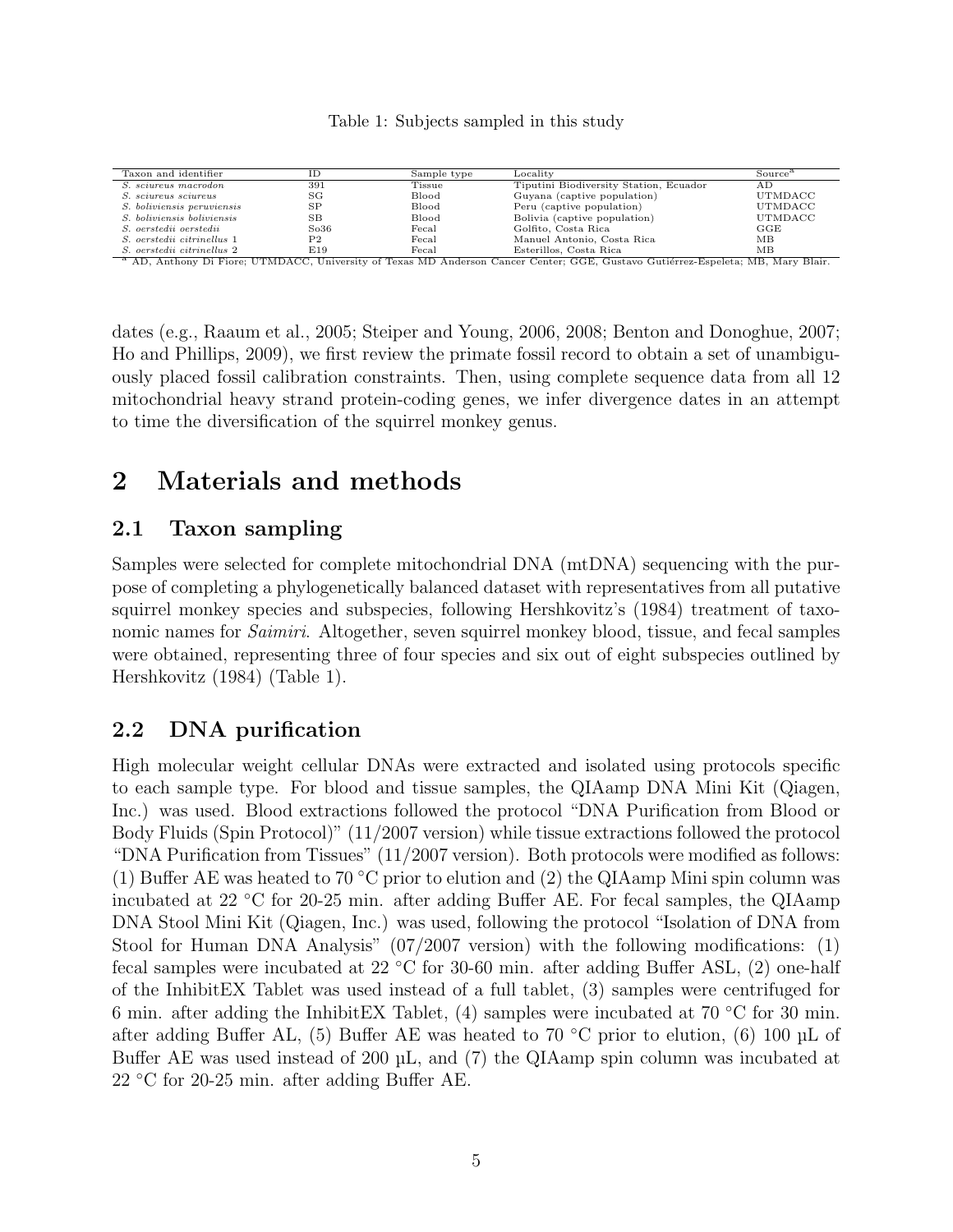#### Table 2: Long range amplification primers

| Primer | Primer sequences $(5'-3')$           | Amplicon |
|--------|--------------------------------------|----------|
| name   |                                      | length   |
| 299F   | GGTCAATTTCGTGCCAGCCACCGCGGCCATACGATT | 5578     |
| 5878R  | GAGGAGTAGGAGGACTGCTGTAATGAAC         |          |
| 5687F  | GGGTGAACTGTTTATCCTCCTCTAGC           | 5803     |
| 11490R | GGTCCTATAATTACCTTGGGGCTCAG           |          |
| 8497F  | GTCATTATCTTACTAATTACCCTAGAATTAGGC    | 6465     |
| 14962R | GAATAGGAAGTATCATTCTGGTTTAATATGG      |          |
| 14640F | CTCAGTAGACAAAGCCACCCTCACACG          | 2529     |
| 1018R  | CCAAGCGCACTTTCCAGTACGCTTACC          |          |

### 2.3 Amplification and sequencing

PCR amplification of mitochondrial DNA was carried out using a LongRange PCR Kit (Qiagen, Inc.), with a reaction volume of 25 µL and a reaction mix consisting of 2.5 µL of 10x LongRange PCR Buffer, 500 µM of each dNTP, 0.4 µM of each primer, 1 unit of Long-Range PCR Enzyme, and 50-150ng of template DNA. Cycling conditions were as follows: 93 ◦C for 3 min, followed by 50 cycles denaturing at 93 ◦C for 15 s, primer annealing at 53-58 ◦C (depending on primer set, with a decrease of 0.1 ◦C every cycle) for 30 s, and extension at 68 ◦C for 7 min, followed by 30 cycles of denaturing at 93 ◦C for 15 s, annealing at 48-53 ◦C (depending on primer set) for 30 s, and extension at 68 ◦C for 3.5 min (with an increase of 12 s every cycle), with a final extension at 68  $°C$  for 7 min. To minimize the possibility of amplifying nuclear mitochondrial pseudogenes ("numts"), four sets of primers were used to generate overlapping amplicons from 2500 to 6000 bp in length, thereby enabling a quality test for genome circularity (Thalmann et al., 2004) (Table 2).

Both mtDNA strands were sequenced directly using BigDye Terminator v3.1 (Applied Biosystems, Inc.) and a suite of sequencing primers including primers previously designed for other platyrrhine mtDNA genomes (Hodgson et al., 2009), primers newly designed using mtDNA genomes available on GenBank, and primers newly designed by primer walking. All primer sequences are available upon request. Sequencing products were analyzed on an ABI 3730 DNA Analyzer system (Applied Biosystems, Inc.) and bases were called using Sequencing Analysis v5.2 (Applied Biosystems, Inc.). Base calls were verified by eye and sequences were assembled using the software Sequencher v4.7 (Gene Codes Corp.). Overlapping regions were examined for irregularities such as frameshift mutations and premature stop codons, with the lack of such irregularities indicating the absence of contaminating numt sequences.

### 2.4 Alignment

The seven newly generated *Saimiri* mtDNA genomes were added to a dataset of 21 primate mtDNA genomes available in GenBank, including two mtDNA genomes labeled as "Saimiri sciureus" (Table 3). The first (accession no. FJ785425) came from a Guyanese squirrel monkey (putative S. s. sciureus) from Three Springs Scientific (Perkasie, PA), while provenience information on the second (accession no. NC 012775) was unknown by the authors (Matsui, pers. comm.). Complete mtDNA sequences from 17 other haplorrhine primates were selected in order to provide nodes temporally constrained by well-supported fossil dates or to fill out major branches of the haplorrhine phylogenetic tree. Two strepsirrhine sequences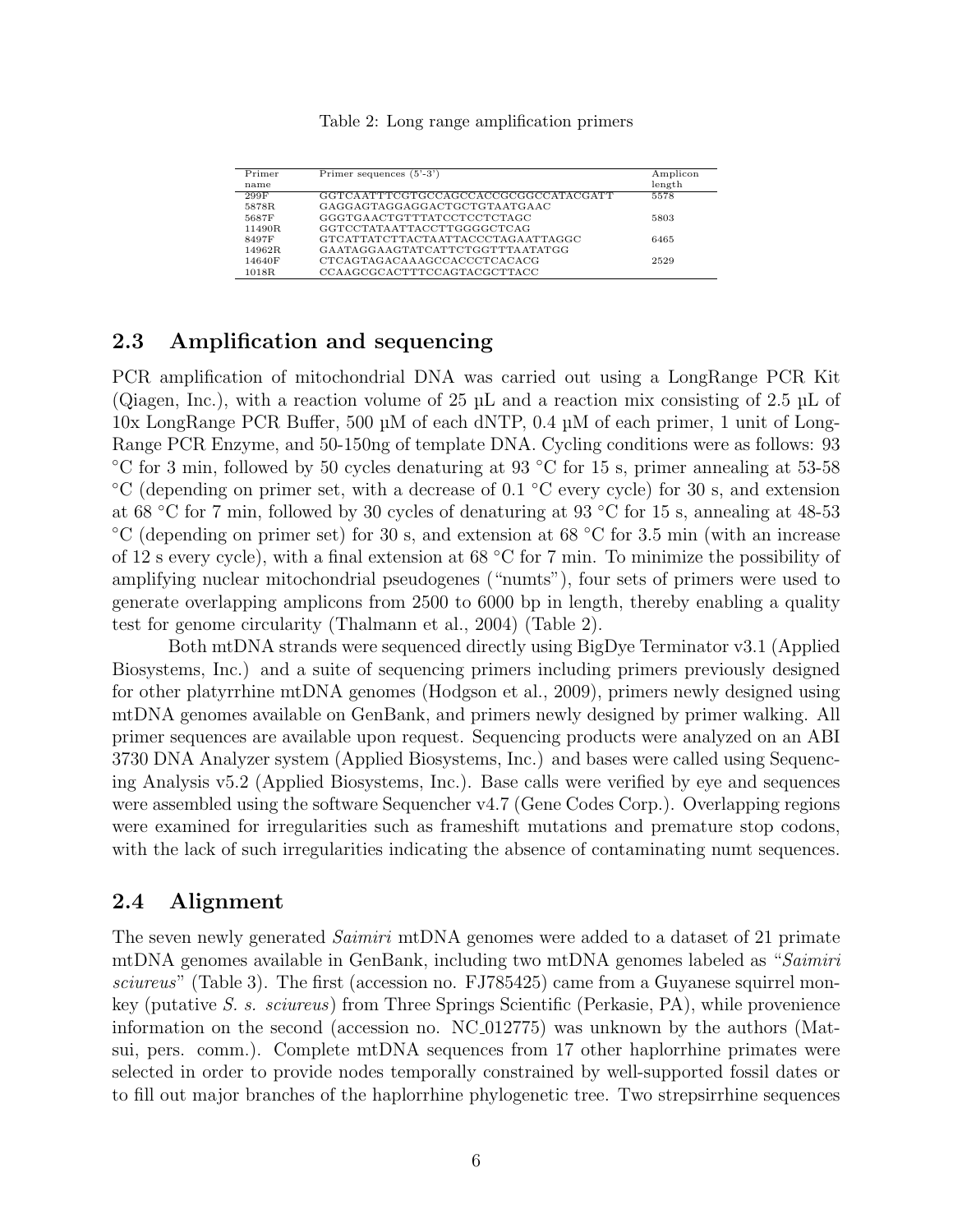(Lemur catta and Galago senegalensis) were selected as outgroups.

It has been suggested that the 12 protein-coding genes encoded by the heavy strand of the mtDNA genome have the most similar evolutionary properties (e.g., Gissi et al., 2000); for this reason, we created a master dataset including only those gene sequences. Since homology is best identified at the amino acid level due to the arrangement of coding DNA into nucleotide triplets and the redundancy of the genetic code, each protein-coding gene was aligned based on its corresponding amino acid translations using the software TranslatorX (Abascal et al., 2010). We allowed the software to automatically identify the most likely reading frame (i.e. minimizing number of stop codons), then performed a protein alignment using the software Muscle (Edgar, 2004). Alignments were evaluated by eye using MacClade v4.08 (Maddison and Maddison, 2005). Next, the 12 individual gene alignments were concatenated using the software SequenceMatrix v1.7.6 (Vaidya et al., 2011) to create a master alignment of 10,836 bp total, equivalent to roughly 65% of the mtDNA genome.

# 2.5 Choice of nucleotide substitution model and phylogenetic tree inference

Phylogenetic trees were inferred using maximum likelihood and Bayesian inference approaches. Maximum likelihood analyses were run in RAxML v.7.2.6 (Stamatakis, 2006). To select the best-fitting model, 50 independent iterations were run using three data partitions (codon 1, codon 2, codon 3) and model parameters were estimated independently for each partition. An additional 50 iterations were then run using two data partitions (codons  $1+2$  combined, codon 3). For each analysis, the  $GTR + G$  (general time reversible model with gammadistributed rate variation) model was employed to search for the maximum likelihood tree and topologic support was estimated with 1000 bootstrap replicates using the GTRGAMMA (Stamatakis, 2006).

Bayesian inference analyses were run in MrBayes v3.1.2 (Ronquist and Huelsenbeck, 2003) using a nucleotide substitution model based on that selected by MrModeltest v2.3 (Nylander, 2004). Data were partitioned by codon position and model parameters were estimated independently for each partition. Four independent Markov Chain Monte Carlo (MCMC) iterations were run for 10 million generations sampled every 1000 generations. Convergence was visually assessed using Tracer v1.5, plotting the likelihood versus generation and estimating the effective sample size (ESS  $>200$ ) of all parameters across the four independent analyses. In addition, we used AWTY (Wilgenbusch et al., 2004) to plot pairwise split frequencies for the four independent MCMC runs and to check the posterior probabilities of clades for non-overlapping trees in the sample using the compare and slide commands, respectively. We then summarized the posterior distribution of trees by removing from each run 1 million generations as burn-in (10% of total generations). The results from different runs were combined using LogCombiner and TreeAnnotator v1.5.4 (Drummond and Rambaut, 2007).

### 2.6 Fossil calibrations and divergence date estimation

Fossil constraints were selected based on criteria for choosing appropriate calibration points, reviewed elsewhere (e.g., Raaum et al., 2005; Ho and Phillips, 2009). Hodgson et al. (2009)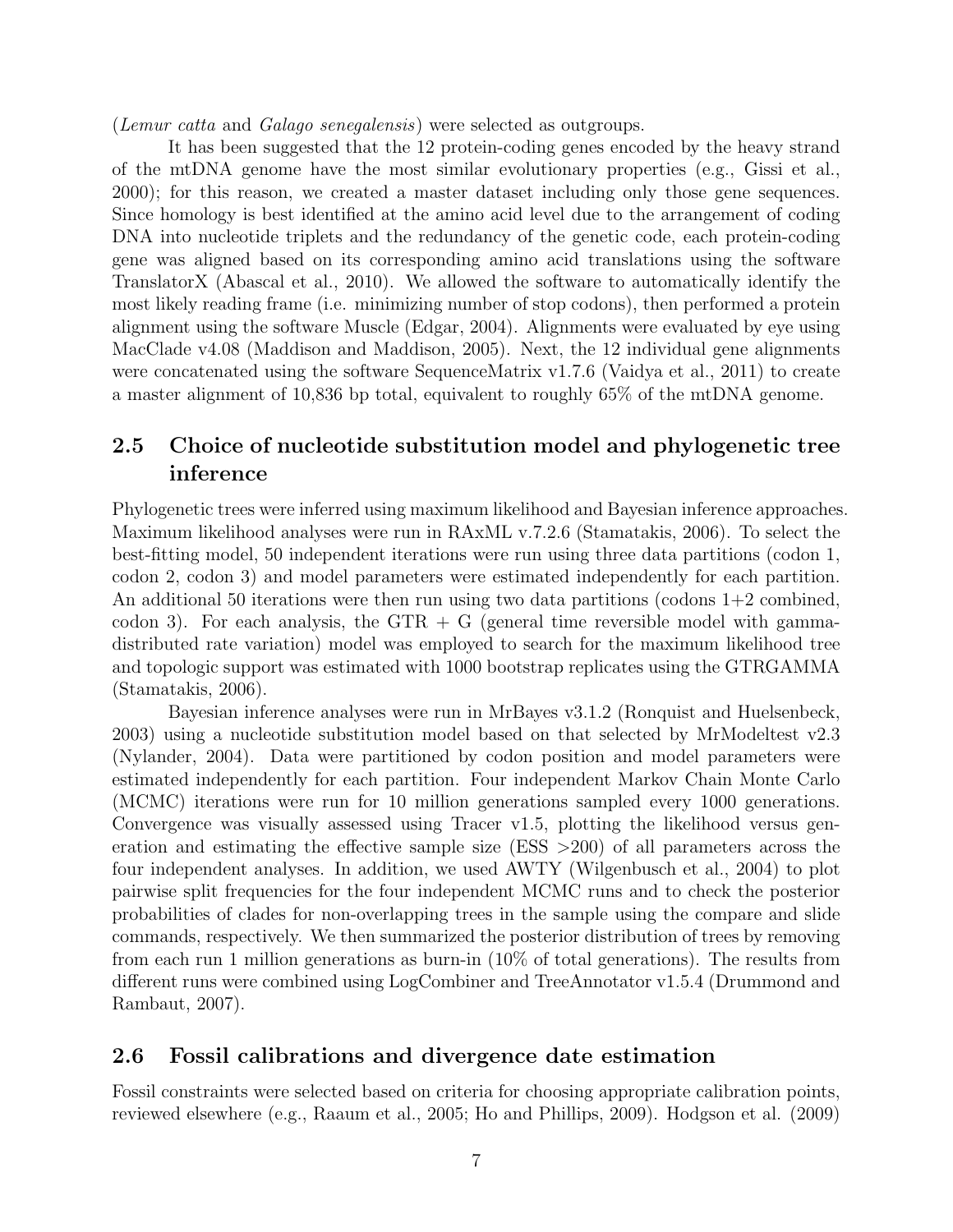| Group                                  | Taxon and identifier              | Common name (Groves 2001)        | Accession no.         |  |
|----------------------------------------|-----------------------------------|----------------------------------|-----------------------|--|
| Haplorrhini                            |                                   |                                  |                       |  |
| Anthropoidea                           |                                   |                                  |                       |  |
| Platyrrhini                            |                                   |                                  |                       |  |
| Cebidae                                | Saimiri sciureus                  | Common squirrel monkey           | NC <sub>-012775</sub> |  |
|                                        | Saimiri sciureus sciureus 1       | Common squirrel monkey           | FJ785425              |  |
|                                        | Saimiri sciureus sciureus 2       | Common squirrel monkey           | $HQ644334^a$          |  |
|                                        | Saimiri sciureus macrodon         | Common squirrel monkey           | $HQ644338^a$          |  |
|                                        | Saimiri boliviensis boliviensis 1 | Black-capped squirrel monkey     | $HQ644339^a$          |  |
|                                        | Saimiri boliviensis peruviensis   | Black-capped squirrel monkey     | $HQ644340^a$          |  |
|                                        | Saimiri oerstedii oerstedii       | Central American squirrel monkey | HQ644337 <sup>a</sup> |  |
|                                        | Saimiri oerstedii citrinellus 1   | Central American squirrel monkey | $HQ644336^a$          |  |
|                                        | Saimiri oerstedii citrinellus 2   | Central American squirrel monkey | $HQ644335^a$          |  |
|                                        | Cebus albifrons                   | White-fronted capuchin           | AJ309866              |  |
|                                        | Aotus lemurinus                   | Gray-bellied night monkey        | FJ785421              |  |
|                                        | Saguinus oedipus                  | Cottontop tamarin                | FJ785424              |  |
| Atelidae                               | Ateles belzebuth                  | White-fronted spider monkey      | FJ785422              |  |
| Pitheciidae<br>Callicebus donacophilus |                                   | White-eared titi                 | FJ785423              |  |
| Catarrhini                             |                                   |                                  |                       |  |
| Cercopithecoidea                       | Chlorocebus aethiops              | Grivet                           | NC <sub>-007009</sub> |  |
|                                        | Papio hamadryas                   | Hamadryas baboon                 | NC <sub>-001992</sub> |  |
|                                        | Theropithecus gelada              | Gelada.                          | FJ785426              |  |
|                                        | Macaca mulatta                    | Rhesus monkey                    | AY612638              |  |
|                                        | Colobus quereza                   | Mantled guereza                  | AY863427              |  |
|                                        | Trachypithecus obscurus           | Dusky leaf monkey                | NC <sub>-006900</sub> |  |
| Hominoidea                             | Homo sapiens                      | Human                            | EF061150              |  |
|                                        | Pan troglodytes                   | Common chimpanzee                | EU095335              |  |
|                                        | Gorilla gorilla                   | Western gorilla                  | D38114                |  |
|                                        | Pongo abelii                      | Sumatran orangutan               | X97707                |  |
|                                        | Hylobates lar                     | White-handed gibbon              | NC <sub>-002082</sub> |  |
| Tarsioidea                             | Tarsius bacanus                   | Western tarsier                  | NC_002811             |  |
| Strepsirrhini                          |                                   |                                  |                       |  |
| Lemuriformes                           | Lemur catta                       | Ring-tailed lemur                | AJ421451              |  |
| Lorisiformes                           | Galago senegalensis               | Senegal bushbaby                 | AB371092              |  |

#### Table 3: Sequences aligned in this study

identified seven useful fossil constraints for dating platyrrhine divergences using these criteria. We applied six out of these seven calibrations (Table 4). In contrast to the study of Hodgson et al. (2009), however, two independent methods were employed to estimate divergence dates: the autocorrelated Bayesian method of Thorne and Kishino (Thorne et al., 1998; Thorne and Kishino, 2002) as implemented with multidivtime from the MULTIDISTRIBUTE package and the uncorrelated Bayesian relaxed-clock method of Drummond and Rambaut (2007) as implemented with BEAST v1.5.4.

Bayesian priors for multidivtime were chosen according to a procedure previously followed by Hodgson et al. (2009) based on recommendations in the multidivtime manual (Thorne et al., 1998; Thorne and Kishino, 2002). The root-to-tip mean and its standard deviation were set to 75 MYA. Fossil calibration intervals were specified according to the limits specified in Table 4. The evolutionary rate at the root of the tree and its standard deviation were set to the median root-to-tip branch length divided by the root-to-tip mean (75 MYA), or about 0.12. The autocorrelation parameter (brownmean) and its standard deviation were set to 2 divided by the root-to-tip mean (75 MYA), or about 0.026. After a burn-in period of 100,000 generations, MCMC chains were sampled every 100 generations until 10,000 samples were taken.

BEAUTi v1.5.4 was implemented to set priors and to prepare a file for use with BEAST v1.5.4 (Drummond and Rambaut, 2007). Instead of setting minimum and maximum limits, calibration points were implemented as log-normal distributions with an offset, mean, and standard deviation (0.5 in all cases) such that 95% of the prior distribution lay between the boundaries specified in Table 4. For two calibration points (Aotus-Saguinus and Cebus-Saimiri), an exponential distribution with a predefined offset (minimum bound) of 12.1 was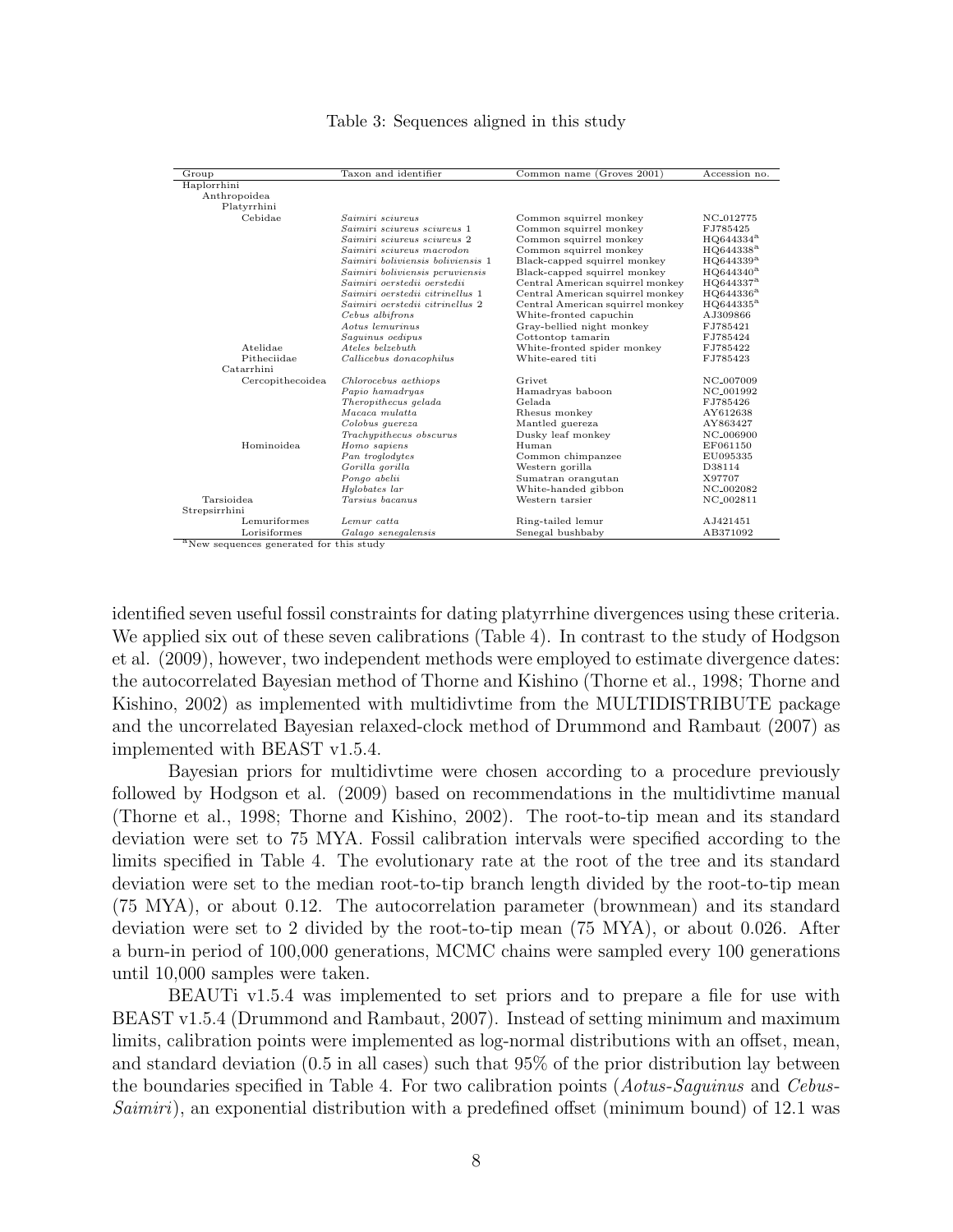|    | Divergence              | Min. | Max. <sup>a</sup> | Fossil           | References                                                                                                                                     | Age            |
|----|-------------------------|------|-------------------|------------------|------------------------------------------------------------------------------------------------------------------------------------------------|----------------|
|    | Homo/Pan                | 5.0  | 8.0               | Ardi pithecus    | Haile-Selassie (2001)                                                                                                                          | 5.2            |
|    |                         |      |                   | Orrorin          | Senut et al. $(2001)$                                                                                                                          | 6.0            |
|    |                         |      |                   | Sahelanthropus   | Vignaud et al. (2002) and Brunet et al. (2002)                                                                                                 | $6.0 - 7.0$    |
| 2. | Homo/Pongo              | 12.5 | 18.0              | Sivapithecus     | Kelley $(2002)$                                                                                                                                | $\approx$ 12.5 |
| З. | Hominoid/cercopithecoid | 21.0 | 30.0              | Morotopithecus   | Young and MacLatchy (2004)                                                                                                                     | >20.6          |
|    |                         |      |                   | Victoriapithecus | Pilbeam and Walker (1968)                                                                                                                      | $\approx$ 19.0 |
|    |                         |      |                   |                  | Benefit and McCrossin (2002)                                                                                                                   |                |
| 4. | Papio/Theropithecus     | 3.5  | 6.5               | Theropithecus    | Leakey $(1993)$                                                                                                                                | $\approx 3.5$  |
| 5. | Aotus/Saquinus          | 12.1 | NA <sup>b</sup>   | Aotus dindensis  | Setoguchi and Rosenberger (1987)                                                                                                               | $\approx$ 12.1 |
| 6. | Saimiri/Cebus           | 12.1 | $NA^b$            | Neosaimiri       | Hartwig and Meldrum (2002)                                                                                                                     | $\approx$ 12.1 |
|    |                         |      |                   |                  | <sup>a</sup> Maximum constraints were treated as hard boundaries in multidivtime. In BEAST, they were treated as the 95% limit of a log-normal |                |

Table 4: Evolutionary rate calibration constraints (in millions of years)

distribution.

<sup>b</sup> Two calibrations were implemented as exponential distributions in BEAST with offset set to the minimum limit.

used. In contrast to the analysis run in multidivtime, the use of soft maximum bounds allowed for uncertainty in the older limits, which are inherently unknowable based on fossil evidence. In BEAST, eight independent iterations were run using three data partitions (codon 1, codon 2, codon 3) with six MCMC chains sampled every 1000 generations for 20 million generations after a burn-in period of 5 million generations. After checking all runs for convergence using Tracer v1.5 and AWTY as reported above, results from the eight independent runs were combined using LogCombiner and TreeAnnotator v1.5.4 (Drummond and Rambaut, 2007).

# 3 Results

### 3.1 Phylogenetic relationships

A single mtDNA tree topology was inferred for all of the maximum likelihood (ML) and Bayesian inference (BI) analyses conducted. Bootstrap values in the ML tree were weaker on average than corresponding support values obtained in BI trees, as shown in Fig. 2. In both ML trees, however, only one nodethe node supporting a sister relationship between *Aotus* and *Saquinus* in the tree using two data partitions (codons  $1+2$  combined, codon 3)had less than 75% support. Within the genus *Saimiri*, all analyses provided high support for a single topology, with most nodes showing 100% bootstrap support in the ML tree and 1.00 posterior probability values in the BI tree.

Within *Saimiri*, the boliviensis group, including the sequence of unspecified provenience mined from GenBank (accession no. NC<sub>-0</sub>12775), was sister to all other Saimiri sequences included in the analysis. A clade consisting of the three Central American squirrel monkeys (S. oerstedii) formed a sister relationship to a second clade consisting of the two Guyanese squirrel monkeys (S. s. sciureus), with the Ecuadorian squirrel monkey (S. s. macrodon) sister to both.

In order to test the position of the boliviensis group (critical for testing the divergence date of crown Saimiri) and to corroborate the geographic origin of captive individuals included in our study, we added to our complete mitochondrial genome alignment six singlegene (cytochrome b) sequences derived from the dataset of Lavergne et al. (2010) (accession nos. AJ315388, EU232695, EU232701, EU232708, EU232710, EU232711), including four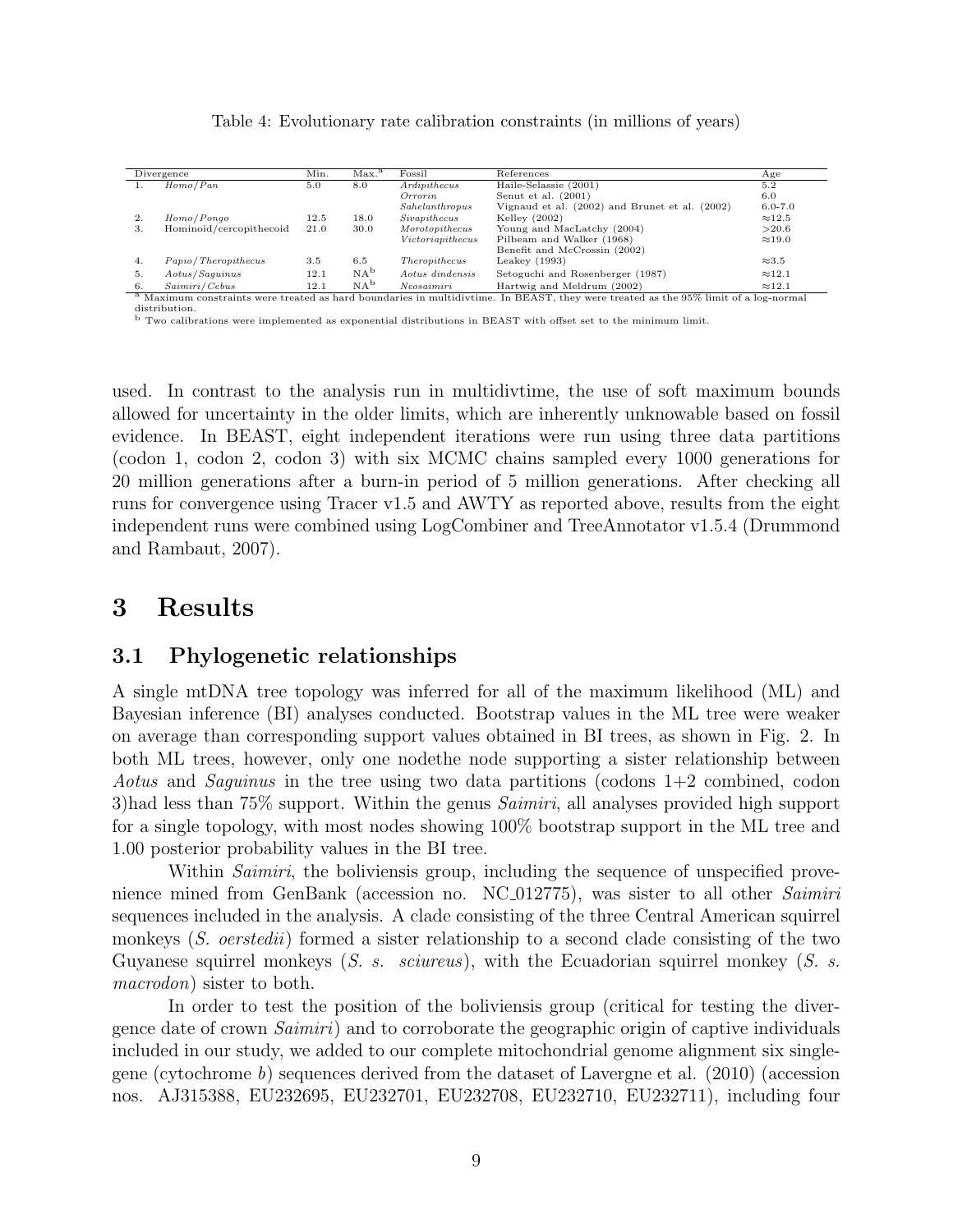

0.005 substitutions per nucleotide site

Figure 2: Single phylogenetic tree inferred from complete mitochondrial genome sequences based on maximum likelihood and Bayesian analyses. The tree topology remained constant across all analyses and branch lengths presented here follow the Bayesian analysis. The tree was rooted using Lemur catta and Galago senegalensis (not shown). Maximum likelihood values  $<100\%$  are shown to the right of each node for the analyses using three data partitions (codon 1, codon 2, codon 3) and using two data partitions (codons  $1+2$  combined, codon 3), respectively. The single Bayesian posterior probability value  $\langle 1.0 \rangle$  is indicated to the left of the node. For clarity, all *Saimiri* taxa are collapsed into one branch in (A) and magnified in (B). ∗ denotes a sequence with unspecified provenience obtained from GenBank and assigned to S. sciureus sensu lato. Based on our analyses, we suggest it represents S. b. boliviensis (see text).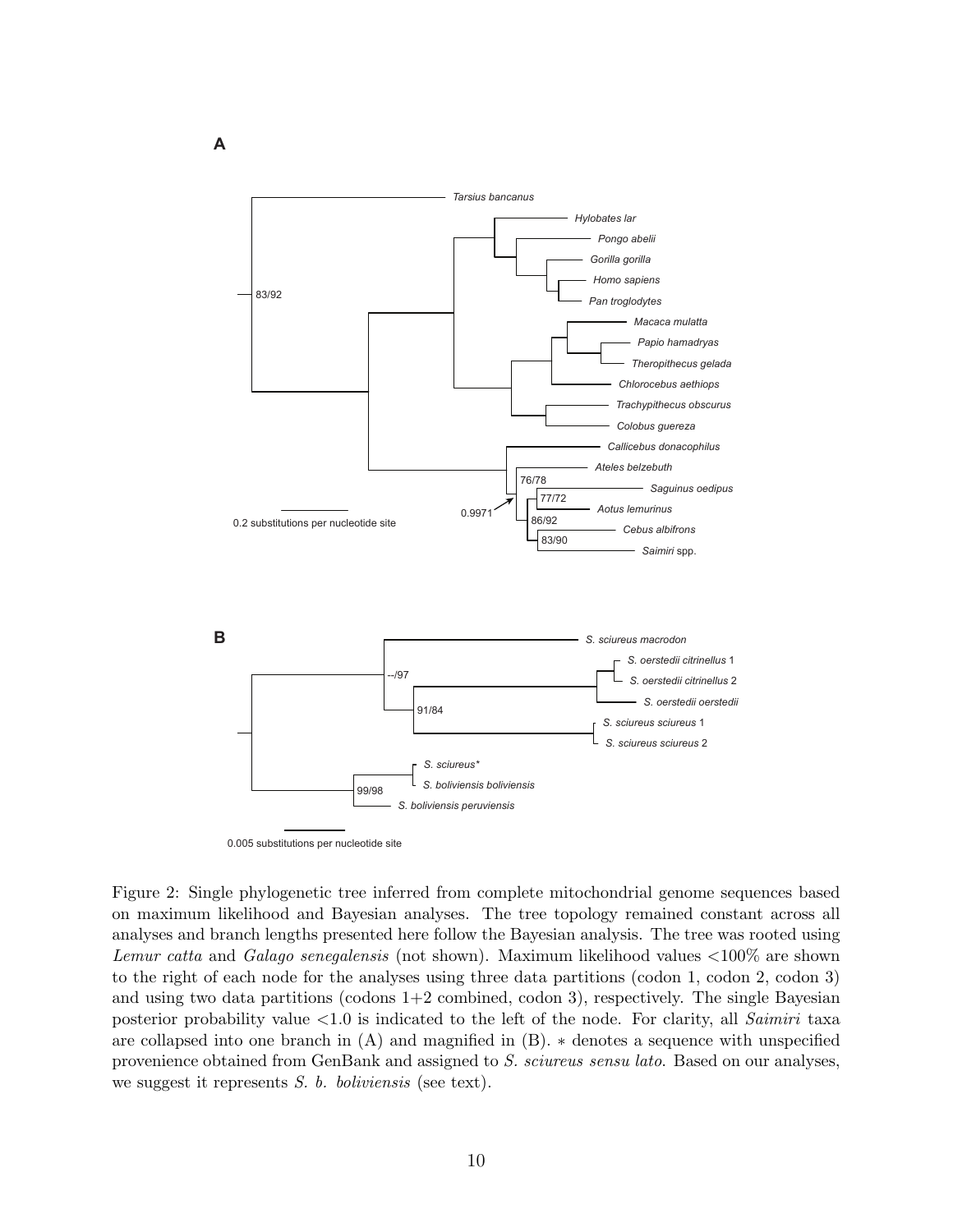Table 5: Comparison of Bayesian divergence estimates for major nodes in this study (in millions of years)

| Divergence                                     | multidivtime |               | <b>BEAST</b> |               |
|------------------------------------------------|--------------|---------------|--------------|---------------|
|                                                | Mean         | 95% HPD       | Mean         | 95% HPD       |
| Cebus/Saimiri                                  | 15.39        | 12.42-20.37   | 13.82        | 12.10-16.09   |
| Crown Saimiri                                  | 1.10         | $0.72 - 1.88$ | 1.50         | 1.12-1.90     |
| S. s. macrodon/S. oerstedii $+$ S. s. sciureus | 0.87         | $0.58 - 1.45$ | 1.06         | 0.76-1.39     |
| S. s. sciureus/S. oerstedii                    | 0.77         | $0.51 - 1.28$ | 0.91         | $0.63 - 1.21$ |
| S. o. oerstedii/S. o. citrinellus              | 0.11         | $0.06 - 0.18$ | 0.16         | $0.09 - 0.23$ |
| $S. b.$ boliviensis $/S. b.$ peruviensis       | 0.25         | $0.14 - 0.52$ | 0.30         | $0.17 - 0.44$ |

taxa not included in our original alignment (one species: S. ustus; and three subspecies of S. sciureus: S. s. cassiquiarensis, S. s. albigena, and S. s. collinsi). Phylogenetic analyses run with both ML and BI did not alter the tree topology reported above and supported both a division of S. boliviensis from all other Saimiri and the taxonomy of samples of captive origin assigned a priori (results not shown).

### 3.2 Date estimates

The divergence date estimates obtained via the two methods did not differ substantially, with all median dates fitting into the 95% highest posterior densities (HPD) estimated from both analyses. Estimates for major nodes within *Saimiri* and between *Cebus* and *Saimiri* are presented in Table 5, along with 95% HPD intervals. Mean node ages for all other taxa are depicted in Fig. 3. In general, the estimates from BEAST tended to be slightly older than those obtained with multidivtime. This result can be attributed to the different implementations of maximum bounds in the analyses: hard bounds in multidivtime and soft bounds in BEAST. Here, the dates estimated from BEAST are discussed because the uncorrelated relaxed-clock method that it followed did not enforce strict calibration limits (Ho and Phillips, 2009).

# 4 Discussion

In this study, we provide an independent assessment of squirrel monkey phylogenetic relationships and divergence dates using complete mitochondrial DNA sequence data. With the exception of S. sciureus, all major species described by Hershkovitz (1984) and included in our analyses were monophyletic, in agreement with Lavergne et al. (2010). For four taxa not included in our complete mitochondrial sequence alignment  $(S.$  ustus,  $S.$  s. cassiquiarensis, S. s. albigena, and S. s. collinsi), we replicated the relationships described by Lavergne et al.  $(2010)$  by incorporating into our dataset mitochondrial cytochrome b sequences generated in their study (results not shown). All four taxa grouped with S. s. macrodon. While Lavergne et al. (2010) tentatively classified this group under the species S. ustus (Geoffroy Saint-Hilaire, 1843), we note that *Saimiri cassiquiarensis* (Lesson, 1840) was described 3 years earlier and would therefore be the valid taxon name for this species group.

Where previous genetic studies failed to conclusively resolve relationships among major Saimiri clades (Boinski and Cropp, 1999; Cropp and Boinski, 2000; Lavergne et al.,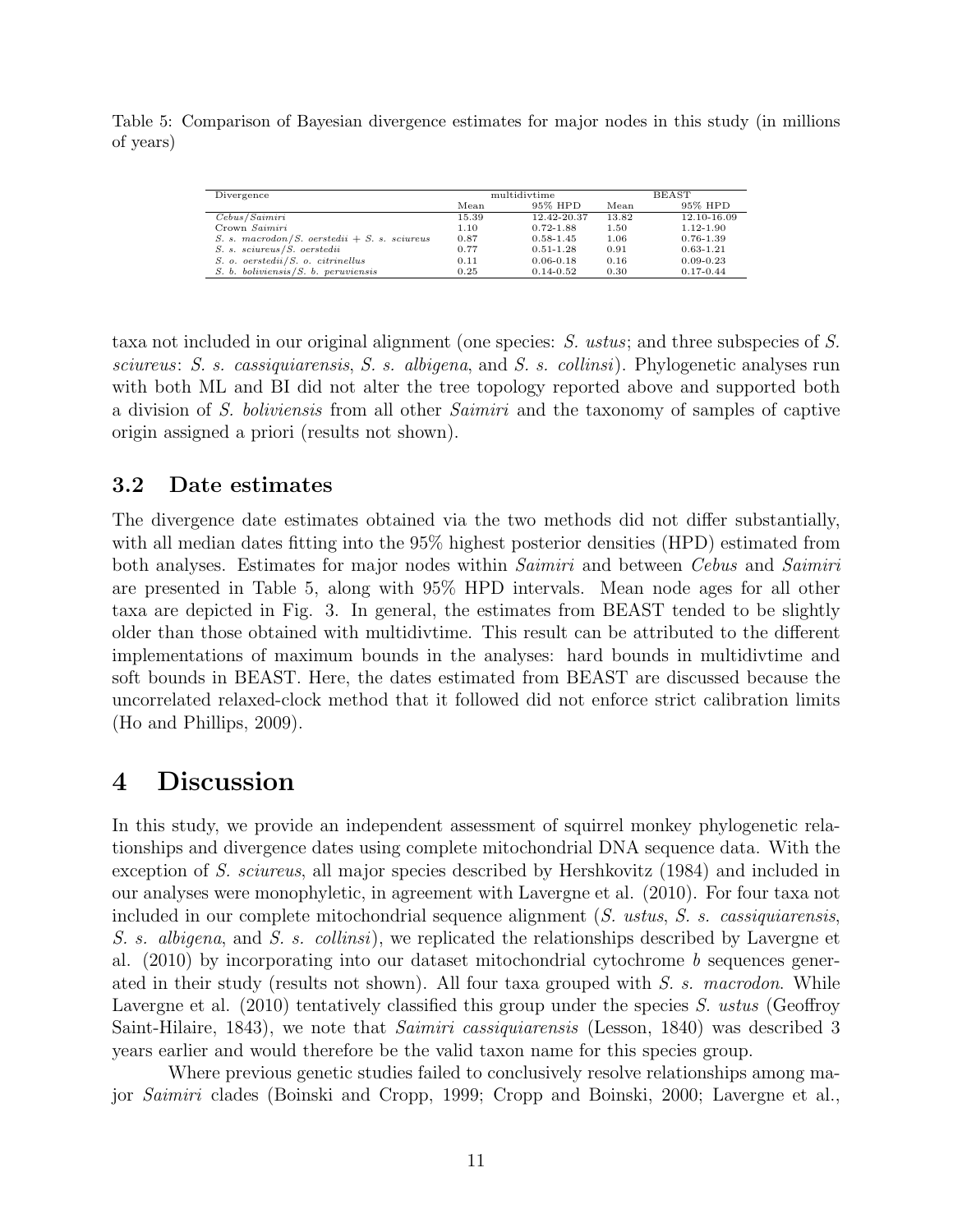

Figure 3: Single chronogram with divergence date estimates from complete mitochondrial genome sequences. Because results from multidivtime and BEAST did not differ substantially, only results from BEAST are depicted here. Each calibration point (see Table 4) was implemented as an offset (black dot) with either a soft upper bound encompassing 95% of the prior log-normal distribution (gray rectangles) or no specified upper constraint. Mean node ages are depicted in circles. 95% HPD intervals for major nodes are presented in Table 5. The tree was rooted using *Lemur catta* and Galago senegalensis (not shown). Tarsius bancanus was allowed to group with the two outgroup taxa and is not shown here. For clarity, all Saimiri taxa are collapsed into one branch in (A) and magnified in (B). ∗ denotes a sequence with unspecified provenience obtained from GenBank and assigned to S. sciureus sensu lato. Based on our analyses, we suggest it represents S. b. boliviensis (see text).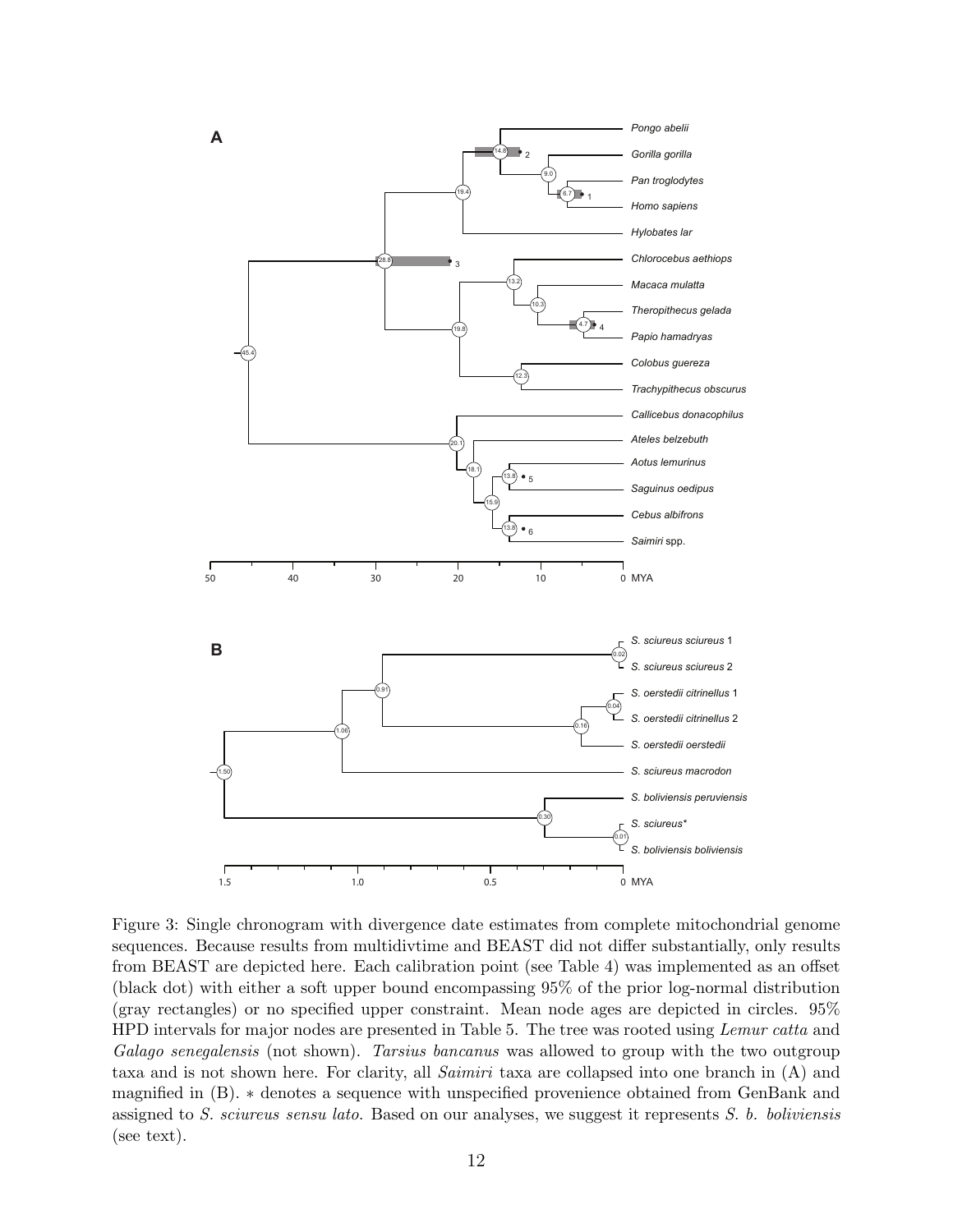2010), our analyses strongly supported the position of S. boliviensis as sister to all other Saimiri. We also found strong support for a sister relationship between S. s. sciureus and S. oerstedii, with S. s. macrodon sister to this clade. These latter relationships, however, should be considered tentative in the absence of complete mitochondrial sequence data from S. s. cassiquiarensis, S. s. albigena, and S. ustus. At present, it is also unclear whether the paraphyly of S. sciureus in our mitochondrial tree and in the study of Lavergne et al. (2010) reflects true phylogenetic relationships, the effects of incomplete lineage sorting, or past episodes of interspecies hybridization. Additional markers from the nuclear genome are needed in order to address these issues. While one mined GenBank sequence (accession no. NC 012775) was labeled "S. sciureus," its strongly supported relationship with S. b. boliviensis, the lack of background information for the sample (Matsui, pers. comm.), and the tendency for captive squirrel monkeys to be designated as S. sciureus without substantiation (Boinski and Cropp, 1999) leads us to conclude that it represents an individual with an S. b. boliviensis mitochondrial haplotype, thereby preserving the monophyly of the S. boliviensis group.

Within squirrel monkeys, our estimated divergence dates differ substantially from previously published dates, with all mean dates and nearly all 95% highest posterior densities postdating the 1.8 MYA Vrica boundary marking the beginning of the Calabrian Stage, which until recently also designated the beginning of the Pleistocene Epoch. The recent ratification of the base of the Gelasian Stage, calibrated at 2.58 MYA, as the start of the Pleistocene (Gibbard et al., 2010) places all of our mean dates and credibility intervals well within the Pleistocene. Even using the younger boundary, which predominates the paleontological, biogeographical, and bioclimatological literatures to date, our results indicate that the timeline of mitochondrial diversification in extant squirrel monkeys falls firmly within the Pleistocene, not the Pliocene as argued elsewhere (Lavergne et al., 2010).

The Pleistocene timeline of squirrel monkey diversification indicates that Andean vicariance was unlikely to have driven speciation in extant squirrel monkeys. Precursors of Central American squirrel monkeys were therefore unlikely to have been present in northern Colombia and available to expand northward following the completion of the Isthmus of Panama (∼3.5 MYA), as has been argued by Ford (2006). In agreement with Cropp and Boinski (2000), our Central/South American squirrel monkey divergence of 0.9 MYA (95% HPD 0.6-1.2 MYA) predates estimates for the arrival of humans in South America, which range from 11,000 to 45,000 years ago (Dillehay, 1999). It is premature, however, to conclude that the presence of geographically isolated squirrel monkeys in Central America cannot be due to human transfer, as proposed by Hershkovitz (1969). In cases where population genetic diversities are not known, genetic divergence date inferences are necessarily older than actual population divergences (Arbogast et al., 2002); therefore, both our dataset and that of Cropp and Boinski (2000) are agnostic on this "artificial introduction hypothesis." If squirrel monkeys were introduced by humans to Central America, shared haplotypes should exist between Central and South American squirrel monkeys. The hypothesis of human transport is best evaluated by testing this prediction using population-level genetic data. At present, we note that the distribution of Central American squirrel monkeys continues to constitute a puzzling biogeographic problem in need of further study.

In South America, speciation in squirrel monkeys is considerably more recent than in larger primates, including spider monkeys (Collins and Dubach, 2000) and howler monkeys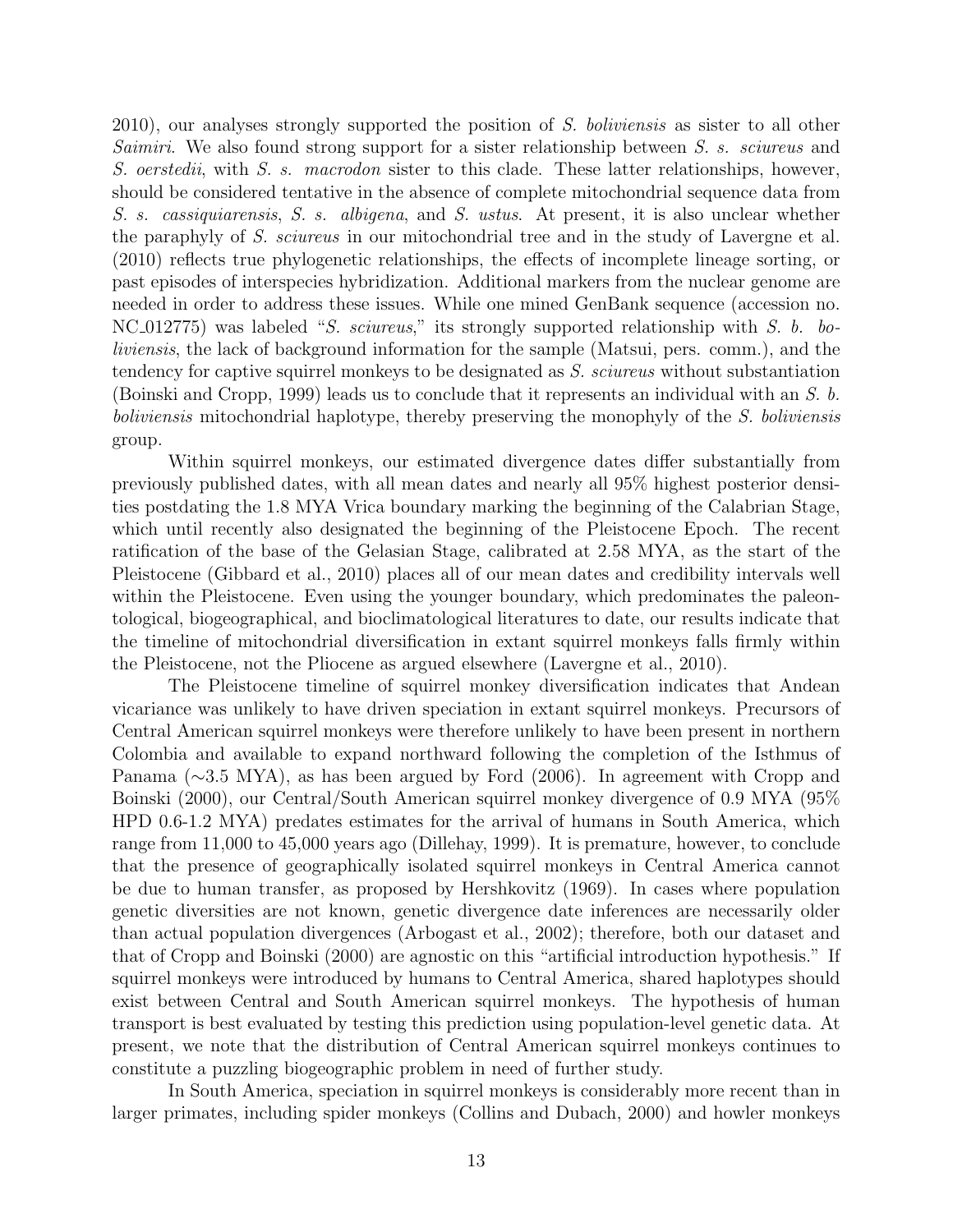(Cortés-Ortiz et al., 2003). In fact, the timing of squirrel monkey diversification falls even more recently than intraspecific patterns found in a single species of capuchin monkey (Ruiz-Garcia et al., 2010), a larger but similarly generalist primate (Janson and Boinski, 1992). In contrast to speciation events in most rainforest vertebrates (Moritz et al., 2000), the timing of mitochondrial diversification among extant squirrel monkeys is consistent with predictions made by the Pleistocene refuge hypothesis. The joining of rainforest patches during the Bramertonian interglacial period (1.55-1.3 MYA) corresponds with the initial divergence between S. boliviensis and all other squirrel monkeys (1.5 MYA) and may have enabled the expansion of precursors of S. s. macrodon, S. s. sciureus, and S. oerstedii northward from the southern Amazon Basin. Subsequently, forest contractions during the Pre-Pastonian glacial period (1.30-0.80 MYA) may have isolated S. boliviensis, S. s. macrodon, S. s. sciureus, and possibly S. oerstedii, promoting their diversification. Later glacial periods likely prompted further separation of populations but, given the fast-moving and versatile nature of squirrel monkeys (Hershkovitz, 1984), such barriers were probably temporary and gave way to population admixture in subsequent interglacial periods.

A growing body of evidence suggests that the origin of high species diversity in Amazonia significantly predates the climatic changes of the Pleistocene (Hoorn et al., 2010). Our results, however, suggest that squirrel monkeys diversified in the Pleistocene and the role of climate change and refugias in this process cannot be ruled out. If climate change was indeed a driving force for diversification within the genus *Saimiri*, attention should shift toward aspects of squirrel monkey ecology that shed light on how Pleistocene refuges played a heightened role in squirrel monkey evolution. Squirrel monkeys are small, fast-moving, highly gregarious arboreal animals (e.g., Kinzey, 1997) for which even narrow gaps in canopy cover may carry especially high risks of predation (Boinski et al., 2003). Recent studies indicate that glacial-interglacial changes in the Pleistocene had a major impact on Amazonian forest vegetation, resulting in a near-complete compositional turnover between cycles (Cardenas et al., 2011). The observation that most rainforest taxa diversified prior to the Pleistocene may therefore serve to illustrate that grasslands did not effectively deter gene flow in tropical rainforest species, with squirrel monkeys as a possible notable exception.

Insights into the evolution of squirrel monkeys are currently impeded by the paucity of the platyrrhine fossil record. If the Middle Miocene fossil Neosaimiri (∼12.5 MYA) indeed represents an ancestral form of Saimiri, given a crown diversification date of 1.5 MYA for extant squirrel monkeys, this leaves at least 11 million years of unobservable evolution. In agreement with Hodgson et al. (2009), the estimated divergence between *Cebus* and *Saimiri* at 13.8 MYA (12.1-16.1 MYA) indicates that the Early Miocene fossil Dolichocebus (∼20.5 MYA) cannot fall in the *Saimiri* lineage. Instead, *Dolichocebus* probably represents a stem platyrrhine and its morphological similarities with extant Saimiri (Rosenberger, 1979) reflect either convergence or plesiomorphy. The versatility of squirrel monkeys and their ability to colonize new areas rapidly indicates that squirrel monkeys may have been widely distributed at the start of the Pleistocene. Outside of the extant squirrel monkey lineage, however, any cladogenesis occurring between 12.5 and 1.5 MYA has since become extinct, with the rapid expansion of modern squirrel monkeys possibly indicating that a large portion of these extinctions occurred around the early Pleistocene.

At present, the degree to which diversification in extant squirrel monkeys has responded to climatic changes in the Pleistocene is unclear. Also unclear is the degree to which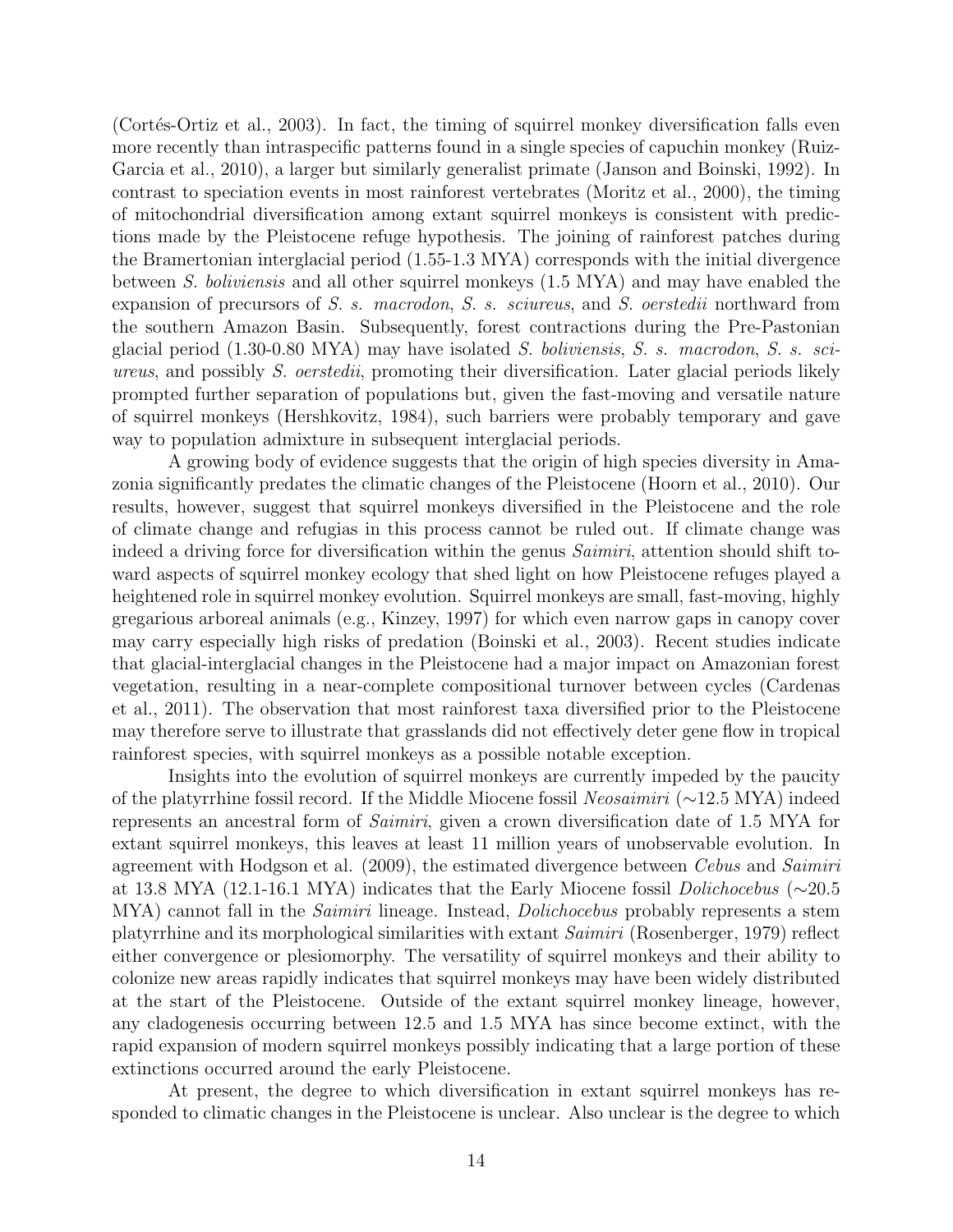the observed genetic diversity in squirrel monkeys is a product of past ecological barriers and not a sampling artifact due to isolation by distance. For both questions, population-level genetic studies aimed at inferring the demographic histories of separate squirrel monkey populations have the potential for gleaning further insights into the biogeography of modern squirrel monkeys.

# Acknowledgments

We are grateful to M. Blair, G. Gutiérrez-Espeleta, and L. Williams of the University of Texas MD Anderson Cancer Center for providing samples. We are also grateful to J. Hodgson and A. Morales Jiménez for significant technical and intellectual contributions. We thank P. Chaves and R. Minorini for assistance with labwork. T. Disotell, J. Phillips-Conroy, M. Blair, J. Hodgson, and two anonymous reviewers provided valuable comments on earlier drafts of this manuscript. We are especially grateful to T. Disotell and C. Jolly for logistical support in the lab. This study was supported by a National Science Foundation grant (BCS 0833375) to J.L.A., the New York Consortium in Evolutionary Primatology, and a New York University Barnet and Phyllis Liberman Research Scholar grant to K.C.

# References

- Abascal, F., Zardoya, R., Telford, M.J., 2010. TranslatorX: multiple alignment of nucleotide sequences guided by amino acid translations. Nucleic Acids Res. 38, W7-W13.
- Arbogast, B.S., Edwards, S.V., Wakeley, J., Beerli, P., Slowinski, J.B., 2002. Estimating divergence times from molecular data on phylogenetic and population genetic timescales. Annu. Rev. Ecol. Syst. 33, 707-740.
- Benefit, B.R., McCrossin, M.L., 2002. The Victoriapithecidae, Cercopithecoidea. In: Hartwig, W.C. (Ed.), The Primate Fossil Record. Cambridge University Press, Cambridge, pp. 241-253.
- Benton, M.J., Donoghue, P.C.J., 2007. Paleontological evidence to date the tree of life. Mol. Biol. Evol. 24, 26-53.
- Boinski, S., 1987. Habitat use by squirrel monkeys (*Saimiri oerstedi*) in Costa Rica. Folia Primatol. 49, 151-167.
- Boinski, S., Cropp, S., 1999. Disparate data sets resolve squirrel monkey (Saimiri) taxonomy: implications for behavioral ecology and biomedical usage. Int. J. Primatol. 20, 237-256.
- Boinski, S., Kaufman, L., Westoll, A., Stickler, C.M., Cropp, S., Ehmke, E., 2003. Are vigilance, risk from avian predators and group size consequences of habitat structure? A comparison of three species of squirrel monkey (Saimiri oerstedii, S. boliviensis, and S. sciureus). Behaviour 140, 1421-1467.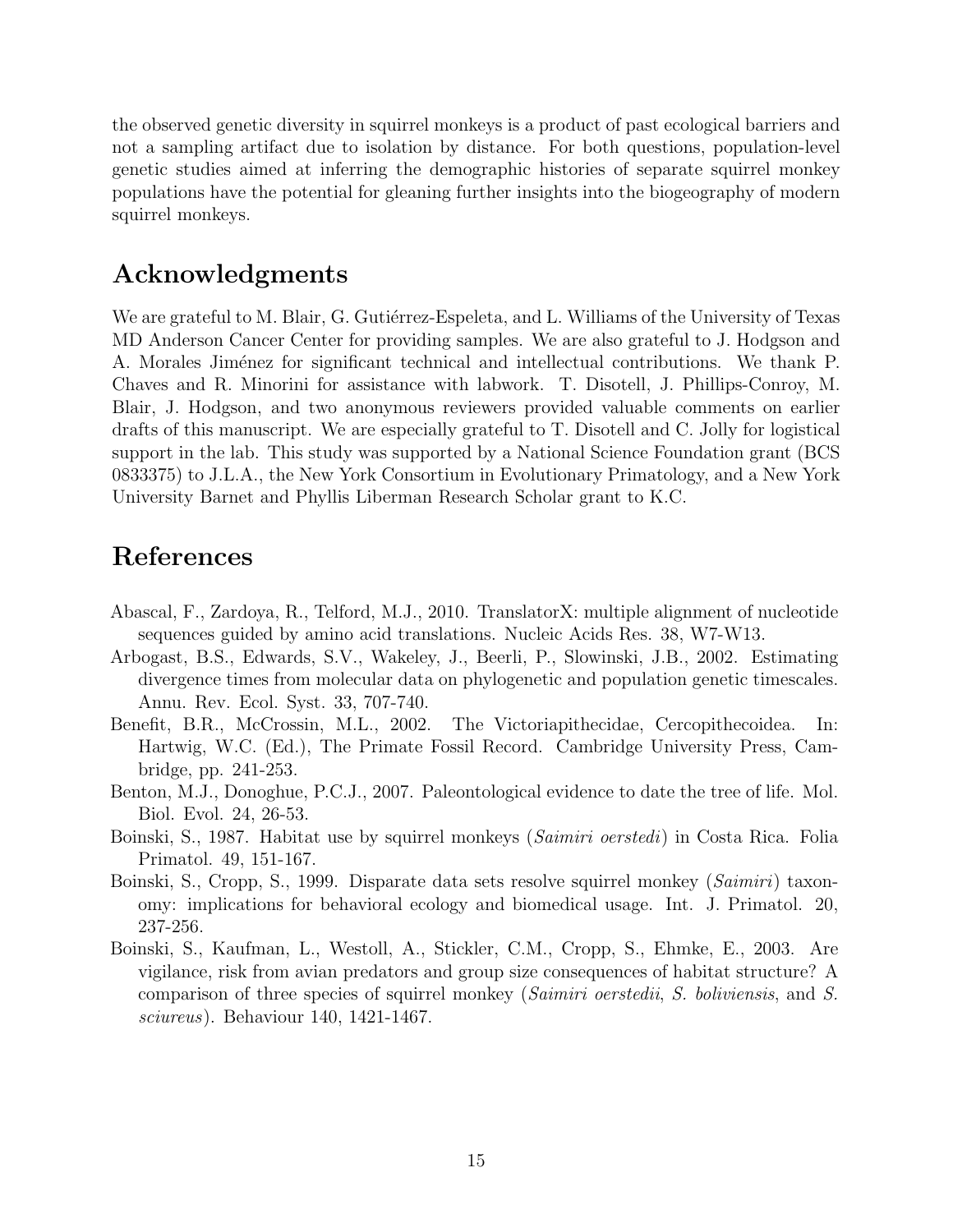- Brunet, M., Guy, F., Pilbeam, D., Mackaye, H.T., Likius, A., Ahounta, D., Beauvilain, A., Blondel, C., Bocherens, H., Boisserie, J.-R., De Bonis, L., Coppens, Y., Dejax, J., Denys, C., Duringer, P., Eisenmann, V., Fanone, G., Fronty, P., Geraads, D., Lehmann, T., Lihoreau, F., Louchart, A., Mahamat, A., Merceron, G., Mouchelin, G., Otero, O., Campomanes, P.P., Ponce De Leon, M., Rage, J.-C., Sapanet, M., Schuster, M., Sudre, J., Tassy, P., Valentin, X., Vignaud, P., Viriot, L., Zazzo, A., Zollikofer, C., 2002. A new hominid from the Upper Miocene of Chad, Central Africa. Nature 418, 145-151.
- Cárdenas, M.L., Gosling, W.D., Sherlock, S.C., Poole, I., Pennington, R.T., Mothes, P., 2011. The response of vegetation on the Andean flank in western Amazonia to Pleistocene climate change. Science 331, 1055-1058.
- Colinvaux, P.A., De Oliveira, P.E., 2001. Amazon plant diversity and climate through the Cenozoic. Palaeogeogr. Palaeoclimatol. Palaeoecol. 166, 51-63.
- Collins, A.C., Dubach, J.M., 2000. Biogeographic and ecological forces responsible for speciation in Ateles. Int. J. Primatol. 21, 421-444.
- Cortés-Ortiz, L., Bermingham, E., Rico, C., Rodríguez-Luna, E., Sampaio, I., Ruiz-García, M., 2003. Molecular systematics and biogeography of the Neotropical monkey genus Alouatta. Mol. Phylogenet. Evol. 26, 64-81.
- Costello, R.K., Dickinson, C., Rosenberger, A.L., Boinski, S., Szalay, F.S., 1993. A multidisciplinary approach to squirrel monkey (genus *Saimiri*) species taxonomy. In: Kimbel, W., Martin, L. (Eds.), Species, Species Concepts, and Primate Evolution. Plenum Press, New York, pp. 177-237.
- Cropp, S., Boinski, S., 2000. The Central American squirrel monkey (Saimiri oerstedii): introduced hybrid or endemic species? Mol. Phylogenet. Evol. 16, 350-365.
- Delson, E., Rosenberger, A.L., 1984. Are there any anthropoid primate living fossils? In: Eldredge, N., Stanley, S.M. (Eds.), Living Fossils. Springer-Verlag, New York, pp. 50-61.
- Dillehay, T.D., 1999. The Late Pleistocene cultures of South America. Evol. Anthropol. 7, 206-216.
- Drummond, A.J., Rambaut, A., 2007. BEAST: Bayesian evolutionary analysis by sampling trees. BMC Evol. Biol. 7, 214.
- Edgar, R.C., 2004. MUSCLE: multiple sequence alignment with high accuracy and high throughput. Nucleic Acids Res. 32, 1792-1797.
- Fleagle, J.G., Tejedor, M.F., 2002. Early platyrrhines of southern South America. In: Hartwig, W.C. (Ed.), The Primate Fossil Record. Cambridge University Press, Cambridge, pp. 161-173.
- Fogle, T., 1990. Role of cytogenetics for breeding management of squirrel monkey colonies. Zoo Biol. 9, 373-383.
- Ford, S.M., 2006. The biogeographic history of Mesoamerican primates. In: Estrada, A., Garber, P.A., Pavelka, M., Luecke, L. (Eds.), New Perspectives in the Study of Mesoamerican Primates: Distribution, Ecology, Behavior, and Conservation. Springer, New York, pp. 81-114.
- Geoffroy Saint-Hilaire, I., 1843. Sur les singes américains composant les genres  $\frac{Nytipith\grave{e}que}{,}$ Saïmiri et *Callitriche.* C. R. Acad. Sci. 16, 1150-1153.
- Gibbard, P.L., Head, M.J., Walker, M.J.C., 2010. The Subcommission on Quaternary Stratigraphy. Formal ratification of the Quaternary System/Period and the Pleistocene Series/Epoch with a base at 2.58 Ma. J. Quaternary Sci. 25, 96-102.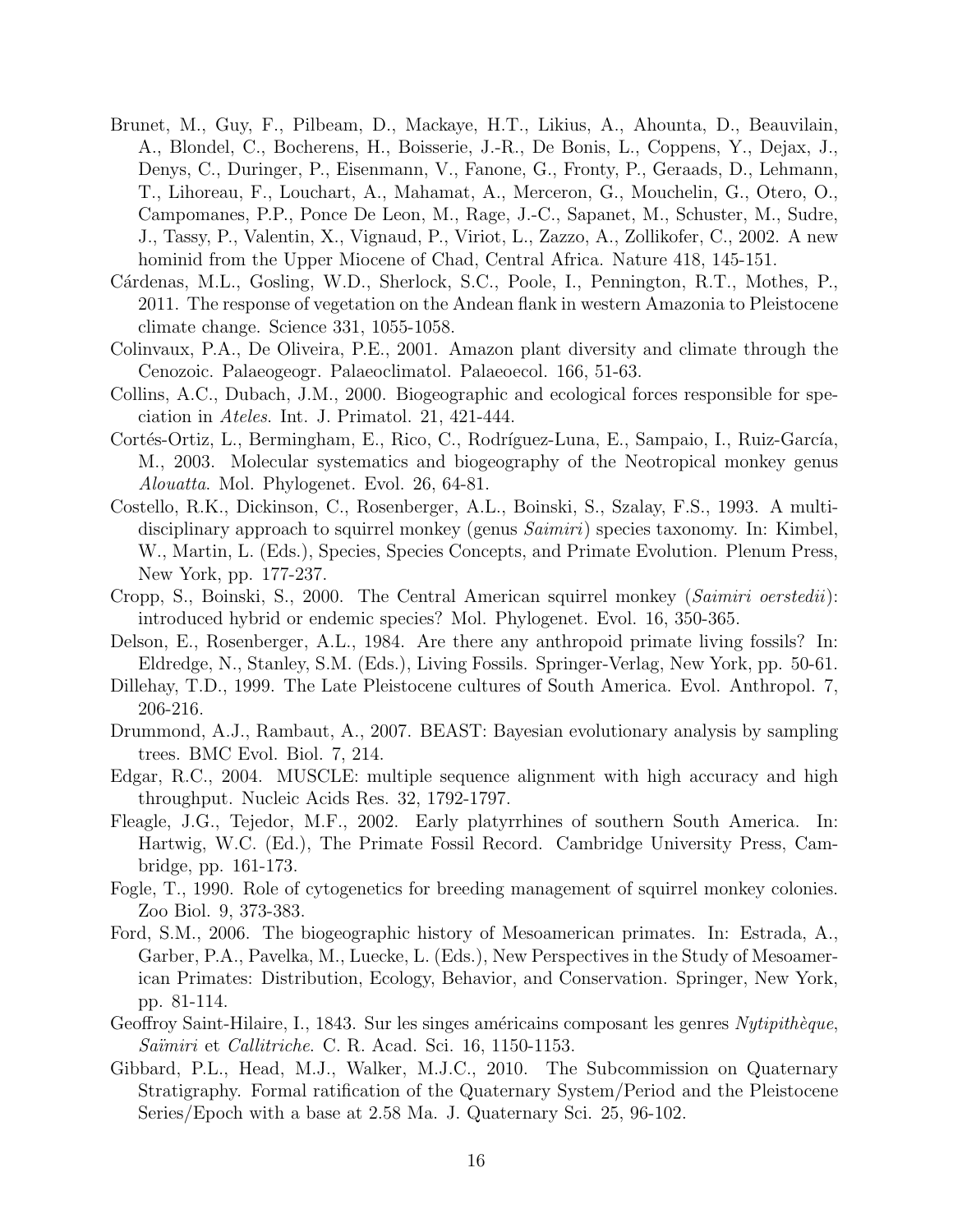- Gissi, C., Reyes, A., Pesole, G., Saccone, C., 2000. Lineage-specific evolutionary rate in mammalian mtDNA. Mol. Biol. Evol. 17, 1022-1031.
- Groves, C., 2001. Primate Taxonomy. Smithsonian Institution Press, Washington. Haffer, J., 1969. Speciation in Amazonian forest birds. Science 165, 131-137. Haile-Selassie, Y., 2001. Late Miocene hominids from the Middle Awash, Ethiopia. Nature 412, 178-181.
- Hartwig, W.C., Meldrum, D.J., 2002. Miocene platyrrhines of the northern Neotropics. In: Hartwig, W.C. (Ed.), The Primate Fossil Record. Cambridge University Press, Cambridge, pp. 175-188.
- Hershkovitz, P., 1969. The recent mammals of the Neotropical region: a zoogeographic and ecological review. Quart. Rev. Biol. 44, 1-70.
- Hershkovitz, P., 1970. Notes on Tertiary platyrrhine monkeys and description of a new genus from the late Miocene of Colombia. Folia Primatol. 12, 1-37.
- Hershkovitz, P., 1984. Taxonomy of squirrel monkeys genus *Saimiri* (Cebidae, Platyrrhini): a preliminary report with description of a hitherto unnamed form. Am. J. Primatol. 6, 257-312.
- Ho, S.Y.W., Phillips, M.J., 2009. Accounting for calibration uncertainty in phylogenetic estimation of evolutionary divergence times. Syst. Biol. 58, 367-380.
- Hodgson, J.A., Sterner, K.N., Matthews, L.J., Burrell, A.S., Jani, R.A., Raaum, R.L., Stewart, C.B., Disotell, T.R., 2009. Successive radiations, not stasis, in the South American primate fauna. Proc. Natl. Acad. Sci. USA 106, 5534-5539.
- Hoorn, C., Wesselingh, F.P., ter Steege, H., Bermudez, M.A., Mora, A., Sevink, J., Sanmartín, I., Sanchez-Meseguer, A., Anderson, C.L., Figueiredo, J.P., Jaramillo, C., Riff, D., Negri, F.R., Hooghiemstra, H., Lundberg, J., Stadler, T., Sarkinen, T., Antonelli, A., 2010. Amazonia through time: Andean uplift, climate change, landscape evolution, and biodiversity. Science 330, 927-931.
- Janson, C.H., Boinski, S., 1992. Morphological and behavioral adaptations for foraging in generalist primates: the case of the cebines. Am. J. Phys. Anthropol. 88, 483-498.
- Kay, R.F., Fleagle, J.G., Mitchell, T.R.T., Colbert, M., Bown, T., Powers, D.W., 2008. The anatomy of Dolichocebus gaimanensis, a stem platyrrhine monkey from Argentina. J. Hum. Evol. 54, 323-384.
- Kelley, J., 2002. The hominoid radiation in Asia. In: Hartwig, W.C. (Ed.), The Primate Fossil Record. Cambridge University Press, Cambridge, pp. 369-384.
- Kinzey, W.G., 1997. Saimiri. In: Kinzey, W.G. (Ed.), New World Primates: Ecology, Evolution, and Behavior. Aldine de Gruyter, New York, pp. 297-305.
- Lavergne, A., Catzeflis, F., Lacote, S., Barnaud, A., Bordier, M., Merceraeu Puijalon, O., Contamin, H., 2003. Genetic analysis of the *Saimiri* breeding colony of the Pasteur Institute (French Guiana): development of a molecular typing method using a combination of nuclear and mitochondrial DNA markers. J. Med. Primatol. 32, 330-340.
- Lavergne, A., Ruiz-García, M., Catzeflis, F., Lacote, S., Contamin, H., Mercereau-Puijalon, O., Lacoste, V., de Thoisy, B., 2010. Phylogeny and phylogeography of squirrel monkeys (genus *Saimiri*) based on cytochrome *b* genetic analysis. Am. J. Primatol. 72, 242-253.
- Leakey, M.G., 1993. Evolution of *Theropithecus* in the Turkana Basin. In: Jablonski, N.G. (Ed.), Theropithecus, The Rise and Fall of a Primate Genus. Cambridge University Press, Cambridge, pp. 85-123.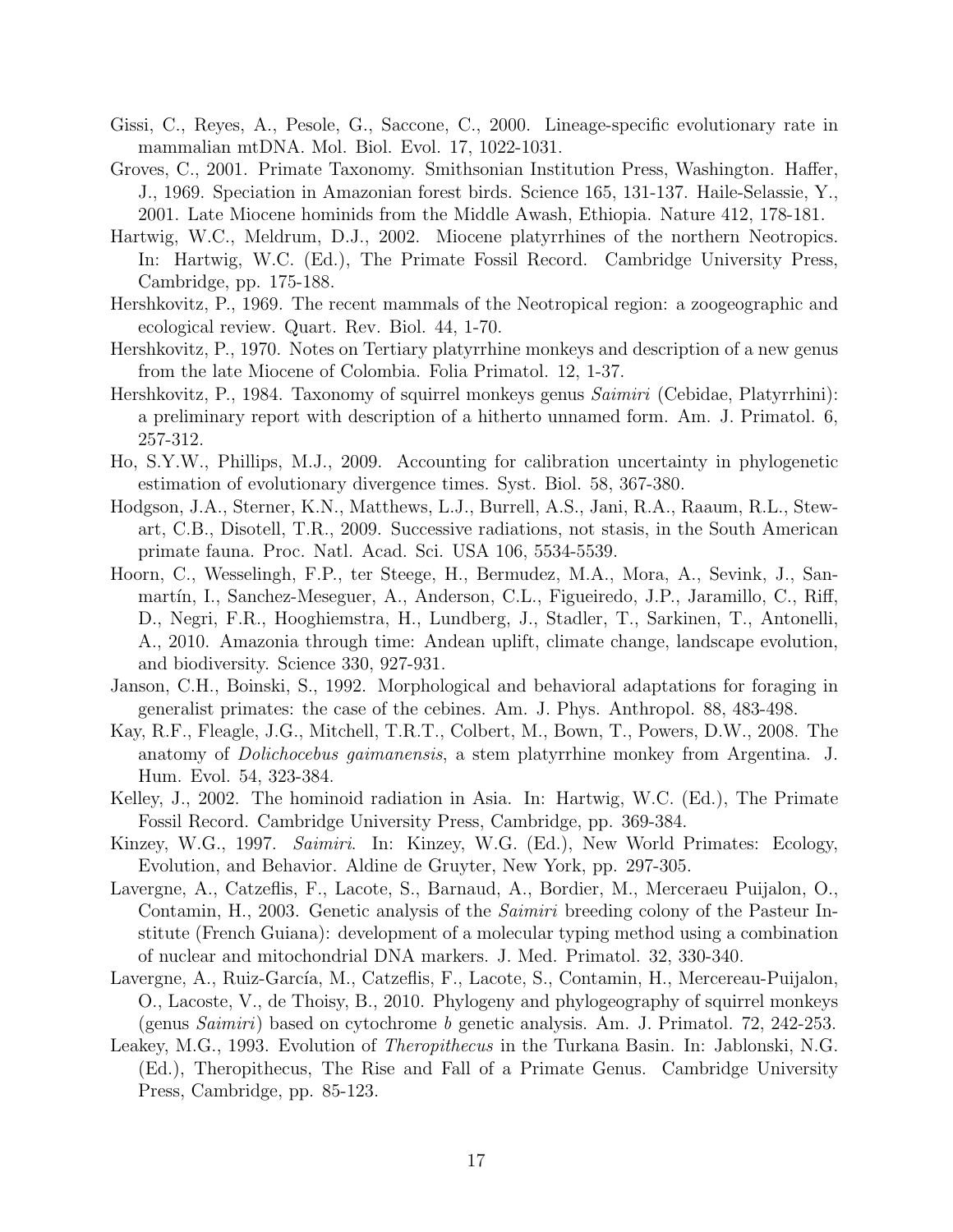- Lesson, R.P., 1840. Species des Mammifères: Bimanes et Quadrumanes, Suivi D'un Mémoire Sur les Oryctéropes. J.B. Balliére, Paris.
- Lynch Alfaro, J.W., Boubli, J.P., Olson, L.E., Di Fiore, A., Wilson, B., Gutiérrez-Espeleta, G.A., Schulte, M., Neitzel, S., Ross, V., Schwochow, D., Farias, I., Janson, C., Alfaro, M.E., accepted for publication. Explosive Pleistocene range expansion leads to widespread Amazonian sympatry between robust and gracile capuchin monkeys. J. Biogeogr.
- Maddison, D.R., Maddison, W.P., 2005. MacClade 4: Analysis of Phylogeny and Character Evolution, Version 4.08. Sinauer Associates, Sunderland, Massachusetts.
- Moritz, C., Patton, J.L., Schneider, C.J., Smith, T.B., 2000. Diversification of rainforest faunas: an integrated molecular approach. Annu. Rev. Ecol. Syst. 31, 533-563.
- Nakatsukasa, M., Takai, M., Setoguchi, T., 1997. Functional morphology of the postcranium and locomotor behavior of Neosaimiri fieldsi, a Saimiri-like Middle Miocene platyrrhine. Am. J. Phys. Anthropol. 102, 515-544.
- Nores, M., 2004. The implications of Tertiary and Quaternary sea level rise events for avian distribution patterns in the lowlands of northern South America. Global Ecol. Biogeogr. 13, 149-161.
- Nylander, J.A.A., 2004. MrModeltest v2. Evolutionary Biology Centre, Uppsala University.
- Pilbeam, D., Walker, A., 1968. Fossil monkeys from the Miocene of Napak, northeast Uganda. Nature 220, 657-660.
- Raaum, R.L., Sterner, K.N., Noviello, C.M., Stewart, C.-B., Disotell, T.R., 2005. Catarrhine divergence dates estimated from complete mitochondrial genomes: concordance with fossil and nuclear DNA evidence. J. Hum. Evol. 48, 237-257.
- Ronquist, F., Huelsenbeck, J.P., 2003. MrBayes 3: Bayesian phylogenetic inference under mixed models. Bioinformatics 19, 1572-1574.
- Rosenberger, A.L., 1979. Cranial anatomy and implications of Dolichocebus, a late Oligocene ceboid primate. Nature 279, 416-418.
- Rosenberger, A.L., Hartwig, W.C., Takai, M., Setoguchi, T., Shigehara, N., 1991. Dental variability in *Saimiri* and the taxonomic status of Neosaimiri fieldsi, an early squirrel monkey from La Venta, Colombia. Int. J. Primatol. 12, 291-301.
- Rosenberger, A.L., 2010. Platyrrhines, PAUP, parallelism, and the Long Lineage Hypothesis: a reply to Kay et al. (2008). J. Hum. Evol. 59, 214-217.
- Ruíz-Garcia, M., Castillo, M.I., Vásquez, C., Rodriguez, K., Pinedo-Castro, M., Shostell, J., Leguizamon, N., 2010. Molecular phylogenetics and phylogeography of the white-fronted capuchin (Cebus albifrons, Cebidae, Primates) by means of mtCOII gene sequences. Mol. Phylogenet. Evol. 57, 1049-1061.
- Rull, V., 2006. Quaternary speciation in the Neotropics. Mol. Ecol. 15, 4257-4259. Rull, V., 2008. Speciation timing and neotropical biodiversity: the Tertiary-Quaternary debate in the light of molecular phylogenetic evidence. Mol. Ecol. 17, 2722-2729.
- Schreiber, A., Wang, M., Kaumanns, W., 1998. Captive breeding of squirrel monkeys, Saimiri sciureus and Saimiri boliviensis: the problem of hybrid groups. Zoo Biol. 17, 95-109.
- Senut, B., Pickford, M., Gommery, D., Mein, P., Cheboi, K., Coppens, Y., 2001. First hominid from the Miocene (Lukeino Formation, Kenya). C. R. Acad. Sci. II 332, 137- 144.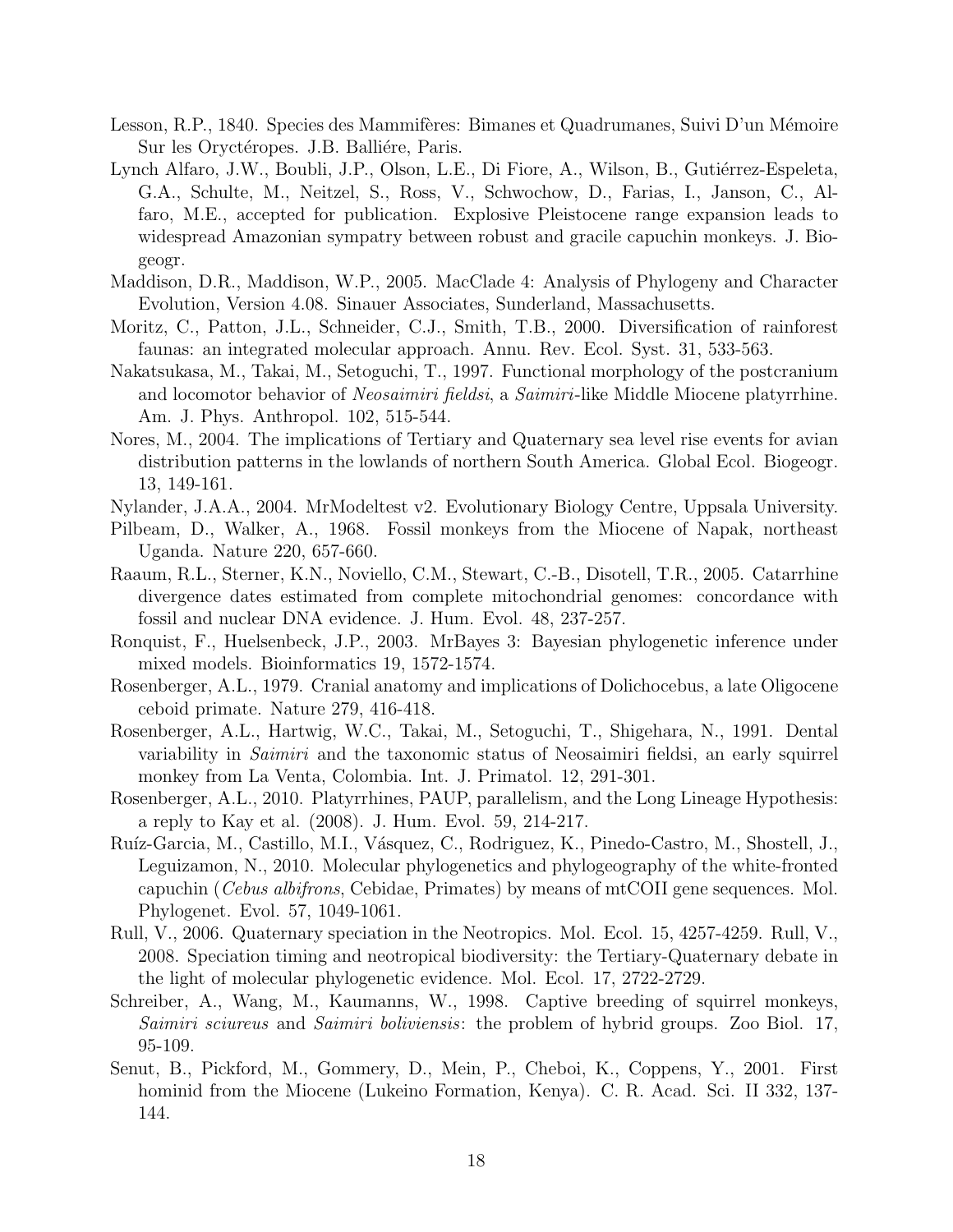- Setoguchi, T., Rosenberger, A.L., 1987. A fossil owl monkey from La Venta, Colombia. Nature 326, 692-694.
- Silva, B.T.F., Sampaio, M.I.C., Schneider, H., Schneider, M.P.C., Montoya, E., Encarnacion, F., Callegari-Jacques, S.M., Salzano, F.M., 1992. Natural hybridization between Saimiri taxa in the Peruvian Amazonia. Primates 33, 107-113.
- Silva, B.T.F., Sampaio, M.I.C., Schneider, H., Schneider, M.P.C., Montoya, E., Encarnacion, F., Callegari-Jacques, S.M., Salzano, F.M., 1993. Protein electrophoretic variability in Saimiri and the question of its species status. Am. J. Primatol. 29, 183-193.
- Stamatakis, A., 2006. RAxML-VI-HPC: maximum likelihood-based phylogenetic analyses with thousands of taxa and mixed models. Bioinformatics 22, 2688-2690.
- Steiper, M.E., Young, N.M., 2006. Primate molecular divergence dates. Mol. Phylogenet. Evol. 41, 384-394.
- Steiper, M.E., Young, N.M., 2008. Timing primate evolution: lessons from the discordance between molecular and paleontological estimates. Evol. Anthropol. 17, 179-188.
- Stirton, R.A., 1951. Ceboid monkeys from the Miocene of Colombia. Bull. Univ. Calif. Pub. Geol. Sci. 28, 315-356.
- Takai, M., 1994. New specimens of Neosaimiri fieldsi from La Venta, Colombia: a middle Miocene ancestor of the living squirrel monkeys. J. Hum. Evol. 27, 329-360.
- Thalmann, O., Hebler, J., Poinar, H.N., Paabo, S., Vigilant, L., 2004. Unreliable mtDNA data due to nuclear insertions: a cautionary tale from analysis of humans and other apes. Mol. Ecol. 13, 321-335.
- Thorington, R.W., 1985. The taxonomy and distribution of squirrel monkeys (*Saimiri*). In: Rosenblum, L.A., Coe, C.L. (Eds.), Handbook of Squirrel Monkey Research. Plenum Press, New York, pp. 1-34.
- Thorne, J.L., Kishino, H., 2002. Divergence time and evolutionary rate estimation with multilocus data. Syst. Biol. 51, 689-702.
- Thorne, J.L., Kishino, H., Painter, I.S., 1998. Estimating the rate of evolution of the rate of molecular evolution. Mol. Biol. Evol. 15, 1647-1657.
- Vaidya, G., Lohman, D.J., Meier, R., 2011. SequenceMatrix: concatenation software for the fast assembly of multi-gene datasets with character set and codon information. Cladistics 27, 171-180.
- VandeBerg, J.L., Williams-Blangero, S.W., Moore, C.M., Cheng, M., Abee, C.R., 1990. Genetic relationships among three squirrel monkey types: implications for taxonomy, biomedical research, and captive breeding. Am. J. Primatol. 22, 101-111.
- Vignaud, P., Duringer, P., Mackaye, H.T., Likius, A., Blondel, C., Boisserie, J.-R., de Bonis, L., Eisenmann, V., Ethienne, M.-E., Geraads, D., Guy, F., Lehmann, T., Lihoreau, F., Lopez-Martinez, N., Mourer-Chauvire, C., Otero, O., Rage, J.-C., Schuster, M., Viriot, L., Zazzo, A., Brunet, M., 2002. Geology and palaeontology of the Upper Miocene Toros-Menalla hominid locality, Chad. Nature 418, 152-155.
- Wilgenbusch, J.C., Warren, D.L., Swofford, D.L., 2004. AWTY: A System for Graphical Exploration of MCMC Convergence in Bayesian Phylogenetic Inference. <http://ceb.csit.fsu.edu/awty>.
- Williams, L.E., Brady, A.G., Abee, C.R., 2010. Squirrel monkeys. In: Hubrecht, R., Kirkwood, J. (Eds.), The UFAW Handbook on the Care and Management of Laboratory and Other Research Animals, eighth ed. Wiley-Blackwell, Oxford, pp. 564-578.